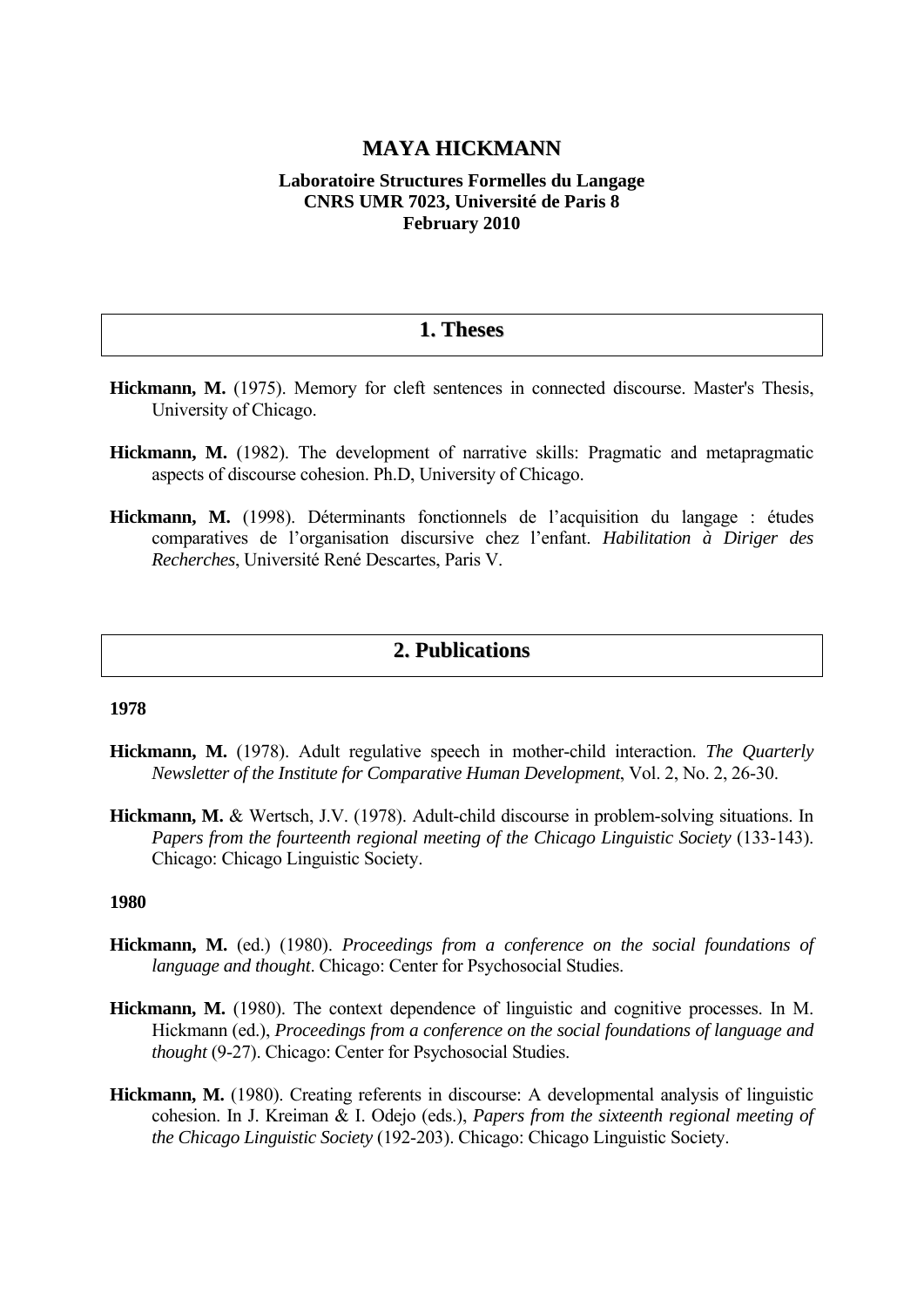- Bruner, J.S. & **Hickmann, M.** (1983). La conscience, la parole et la 'zone proximale' : Réflexions sur la théorie de Vygotsky. In M. Deleau (ed.), *Le développement de l'enfant : savoir faire et savoir dire* (281-292). Paris : Presses Universitaires de France.
- Lee, B. & **Hickmann, M.** (1983). Language, thought, and self in Vygotsky's developmental theory. In B. Lee & G. Noam (eds.), *Developmental approaches to the self* (343-378). New York: Plenum Press.

# **1984**

- **Hickmann, M.** (1984). Fonction et contexte dans le développement du langage. In M. Deleau (ed.), *Langage et communication à l'âge préscolaire* (27-57). Presses Universitaires de Rennes 2.
- **Hickmann, M.** (1984). Review article on *Referential pronouns in English conversation* by Cecilia Thavenius. *Linguistics* 22, 411-416.

# **1985**

- **Hickmann, M.** (1985). The implications of discourse skills in Vygotsky's developmental theory. In J.V. Wertsch (ed.), *Culture, communication, and cognition: Vygotskian perspectives* (236-257). New York: Cambridge University Press.
- **Hickmann, M.** (1985). Metapragmatics in child language. In E. Mertz & R.J. Parmentier (eds.), *Semiotic mediation: sociocultural and psychological perspectives* (177-201). New York: Academic Press.

## **1986**

**Hickmann, M.** (1986). Psychosocial aspects of language acquisition. In P. Fletcher & M. Garman (eds.), *Language acquisition*, 2nd edition (9-29). London: Cambridge University Press.

- **Hickmann, M.** (ed.) (1987). *Social and functional approaches to language and thought*. Orlando: Academic Press.
- **Hickmann, M.** (1987). Language and thought revisited. In M. Hickmann (ed.), *Social and functional approaches to language and thought* (1-13). Orlando: Academic Press.
- **Hickmann, M.** (1987). The pragmatics of reference in child language: some issues in developmental theory. In M. Hickmann (ed.), *Social and functional approaches to language and thought* (165-184). Orlando: Academic Press.
- **Hickmann, M.** (1987). Ontogenèse de la cohésion dans le discours. In G. Piéraut-Le Bonniec (ed.), *Connaître et le dire* (239-262). Bruxelles : Mardaga. In *Proceedings of the Child Language Seminar* (181-192). University of York.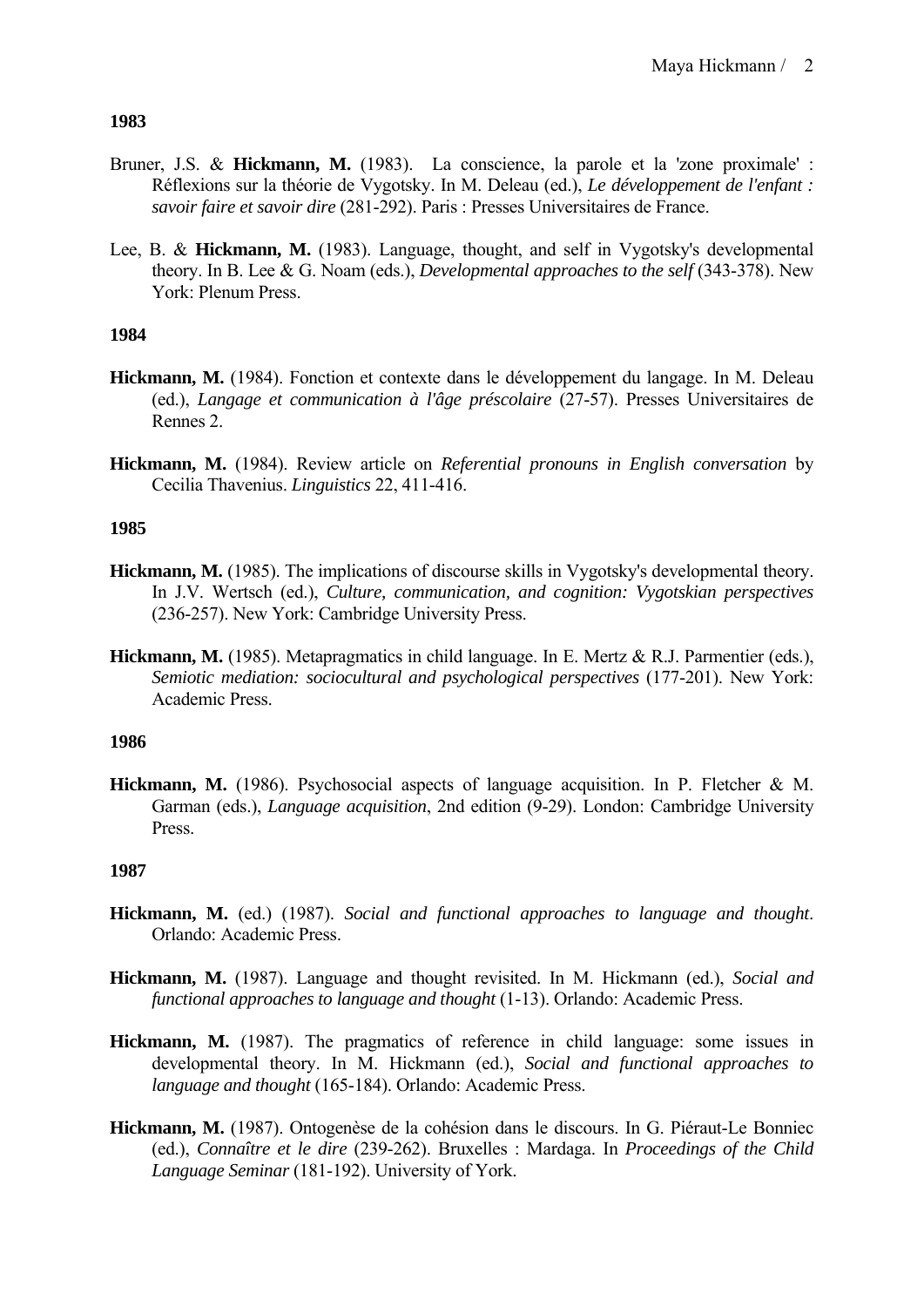Wertsch, J.V. & **Hickmann, M.** (1987). Problem-solving in social interaction: a microgenetic analysis. In M. Hickmann (ed.), *Social and functional approaches to language and thought* (251-266). Orlando: Academic Press.

## **1989**

**Hickmann, M.**, Liang, J., & Hendriks, H. (1989). Diskurskohäsion im Erstspracherwerb: eine sprachvergleichende Untersuchung. *Zeitschrift für Literaturwissenschaft und Linguistik*, 73, 53-74.

## **1990**

**Hickmann, M.** & Liang, J. (1990). Clause-structure variation in Chinese narrative discourse: a developmental analysis. *Linguistics* 28, 1167-1200.

# **1991**

- **Hickmann, M.** (1991). Le discours rapporté : aspects méta-pragmatiques du langage et de son développement. *Bulletin de Psychologie*, Numéro spécial : *Les processus de contrôle dans la résolution de tâches complexes*. Tome XLIV, No. 399, 121-137.
- **Hickmann, M.** (1991). Review article on *The acquisition of narratives: learning how to use language* by M.G.W. Bamberg. *Language*, vol. 67, No. 1, 111-114.
- **Hickmann, M.** (1991). The development of discourse cohesion: some functional and crosslinguistic issues. In G. Piéraut-Le Bonniec & M. Dolitsky (eds.), *Language bases... discourse bases* (157-185). Amsterdam: John Benjamins.
- **Hickmann, M.** & Warden, D. (1991). Children's narrative strategies when reporting appropriate and inappropriate speech events. *Pragmatics*, vol. 1, No. 1, 27-70.

## **1992**

- Bassano, D., **Hickmann, M.** & Champaud, C. (1992). Epistemic modality in French children's discourse: 'to be sure' or 'not to be sure'? *Journal of child language*, 19, 389-413.
- Kail**, M.** & **Hickmann, M.** (1992). On French children's ability to introduce referents in discourse as a function of mutual knowledge. *First language*, 12, 73-94.

- Champaud, C, Bassano, D., & **Hickmann, M.** (1993). Modalité épistémique et discours rapporté chez l'enfant français. In N. Dittmar & A. Reich (eds.), *Modality in language acquisition* (185-209). Berlin : De Gruyter.
- Fayol, M., **Hickmann, M.**, Bonnotte, I., & Gombert, J.-E. (1993). The effects of narrative context on French verbal inflections: a developmental perspective. *Journal of Psycholinguistic Research*, vol. 22, no. 4, 453-478.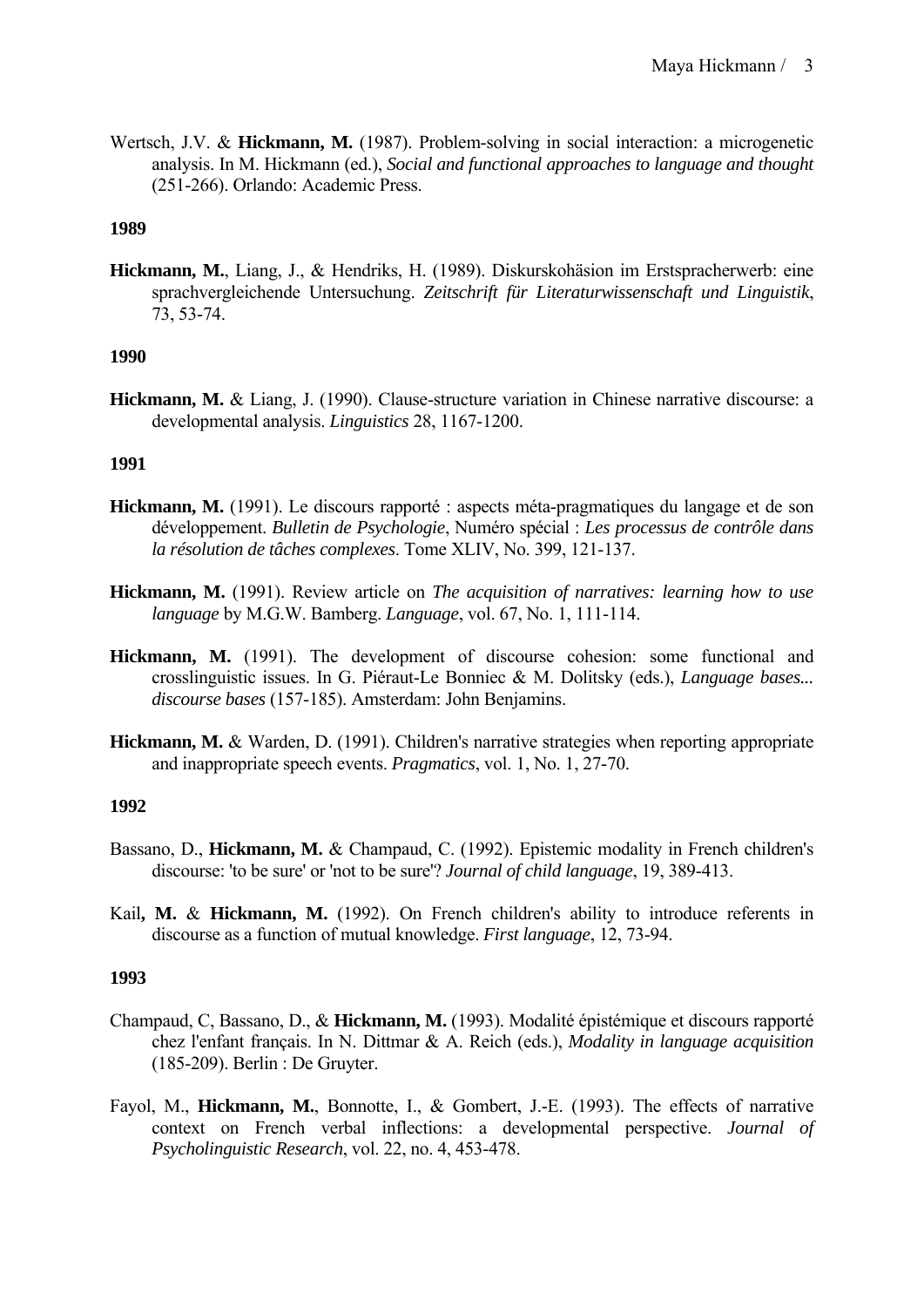- **Hickmann, M.** (1993). The boundaries of reported speech: some developmental aspects. In J. Lucy (ed.), *Reflexive Language: Reported speech and metapragmatics* (63-90). Cambridge: Cambridge University Press.
- **Hickmann, M.** (1993). Critical review article on *Le développement métalinguistique* by J.E. Gombert. *Linguistics*, 31, 420-6.
- **Hickmann, M.** (1993). Review of *Psychology of language: an introduction to sentence and discourse processes* by M. Singer. *L'Année Psychologique*, 93, 324-325.
- **Hickmann, M.**, Champaud, C., & Bassano, D. (1993). Pragmatics and metapragmatics in the development of epistemic modality: evidence from French children's reports of *think*statements. *First Language*, 13, 359-389.
- **Hickmann, M.** & Schneider, P. (1993). Children's ability to restore the referential cohesion of stories. *First Language*, 13, 169-202.

- **Hickmann, M.** (1994). Review of *Language experience and early language development: from input to uptake*, by M. Harris. *L'Année Psychologique* 94, 3, 505.
- **Hickmann, M.** (1994). Review of on *Spoken language comprehension: An experimental approach to disordered and normal processing*, by L. Komisarjevsky-Tyler. *L'Année Psychologique*, 4, 668-669.

#### **1995**

- **Hickmann, M.** (1995). Discourse organization and the development of reference to person, space, and time. In P. Fletcher and B. MacWhinney (eds.), *Handbook of child language* (194-218). Oxford: Blackwell Publishers.
- **Hickmann, M.** (1995). Review of *Child Language Research Forum: Proceedings of the 24th annual meetings*, by E.V. Clark (ed.). *L'Année Psychologique* 95, 174-175.
- **Hickmann, M.**, Kail, M., & Roland, F. (1995). L'organisation référentielle dans les récits d'enfants en fonction des contraintes contextuelles. *Enfance* 2, 215-226.
- **Hickmann, M.**, Kail, M., & Roland, F. (1995). Cohesive anaphoric relations in French children's narratives as a function of mutual knowledge. *First Language* 15, 277-300.

- **Hickmann, M.**, Hendriks, H., Roland, F., & Liang, J. (1996). The marking of new information in children's narratives: A comparison of English, French, German, and Mandarin Chinese. *Journal of Child Language* 23, 591-619.
- **Hickmann, M.** (1996). Information status and grounding in children's discourse: a crosslinguistic perspective. In J. Costermans & M. Fayol (eds.), *Processing interclausal*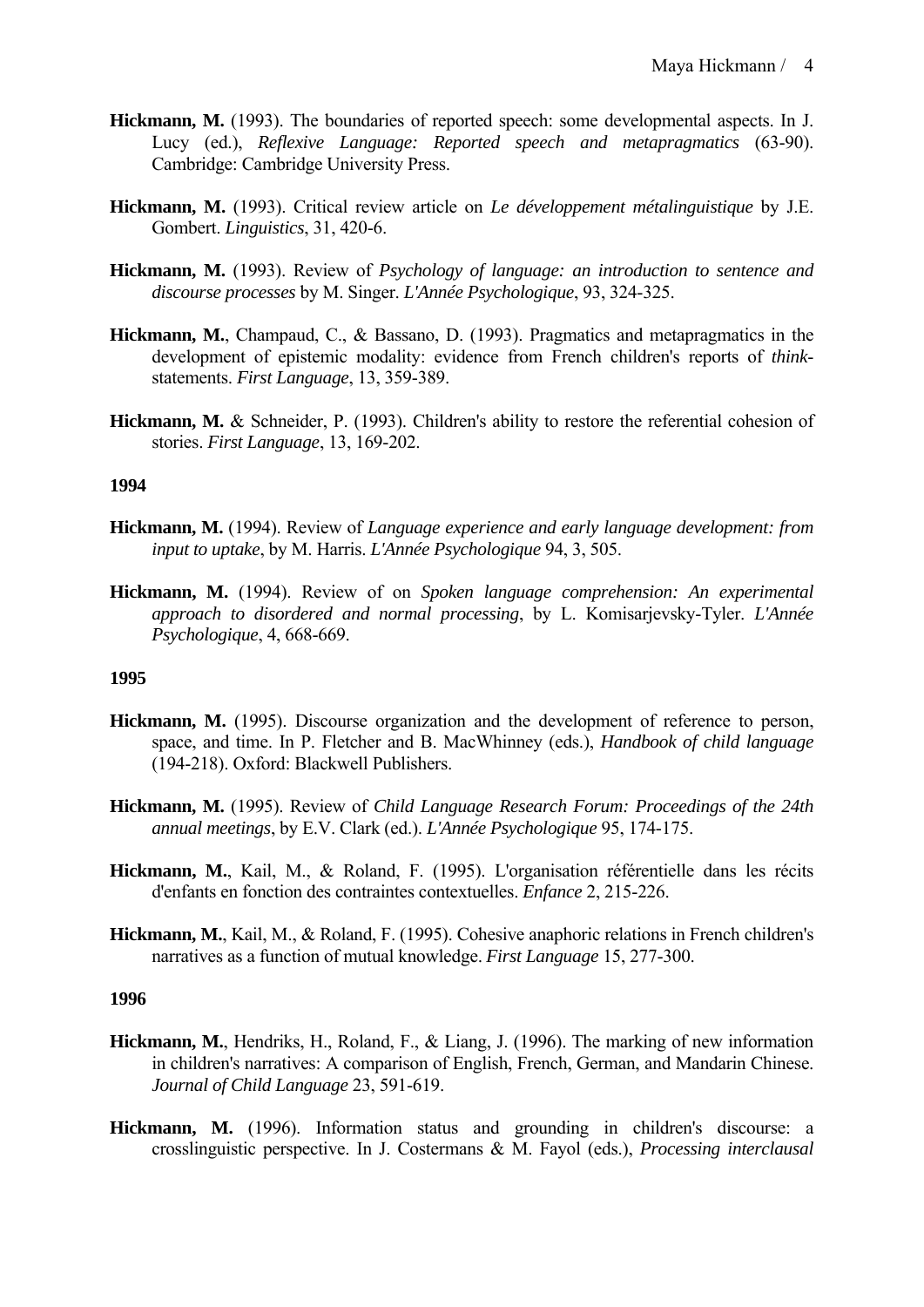*relationships in the production and comprehension of text* (221-243). Hillsdale, NJ: Lawrence Erlbaum Associates.

#### **1997**

- **Hickmann, M.** (1997). Review of *Deixis in narrative: A cognitive science perspective*, J.F. Duchan, G.A. Bruder & L.E. Hewitt (eds.). *L'Année Psychologique* 97, 161-163.
- Schneider, P., Williams, B., **Hickmann, M.** (1997). Awareness of referential cohesion in stories: a comparison of children with and without language/learning disabilities. *Journal of Speech-Language Pathology and Audiology*, vol. 21, No. 1, 8-16.

#### **1998**

- Hendriks, H. & **Hickmann, M.** (1998). Spatial reference and discourse cohesion: language acquisition by children and adults. In M. Pujol-Berché, L. Nussbaum, & M. Llobera (eds.), *Adquisición de lenguas extranjeras: perspectivas actuales en Europa* (150-161). C.I.D. línea metodológica de Edelsa.
- **Hickmann, M.** (1998). On null subjects and other pronouns: syntactic and pragmatic approaches. In N. Dittmar & Zvi Penner (eds.), *Issues in the theory of language acquisition: essays in honor of Jürgen Weissenborn* (143-175). Bern: Peter Lang AG.
- **Hickmann, M.** (1998). Form, function, and context in narrative development. *Journal of Pragmatics* 29, 33-56.
- **Hickmann, M.** (1998). Person, space, and information status in children's narratives: a crosslinguistic analysis. *Studi Italiani di Linguistica Teorica e Applicata* XXVII, No.1, 49- 66.
- **Hickmann, M.** (1998). The development of French as a native language: functional and structural determinants in a crosslinguistic perspective. *Journal of Speech-Language Pathology and Audiology* 21, 236-257.
- **Hickmann, M.**, Hendriks, H., & Roland, F. (1998). Référence spatiale dans les récits d'enfants. *Langue Française*, Numéro spécial: *Acquisition du français langue maternelle* 118, 104- 126.

- Hendriks, H., **Hickmann, M.**, & Liang, J. (1999). The uses of temporal-aspectual devices by Chinese children: semantic and discourse determinants. In B.K. T'sou (ed.), *Studia Linguistica Servica, Proceedings of the Third Meeting of the International Conference on Chinese Linguistics* (225-242).
- **Hickmann, M.** (1999). Oral. In O. Houdé, O. Koenig, J. Proust & F. Rastier (eds.), *Vocabulaire de Sciences Cognitives*, Paris, PUF.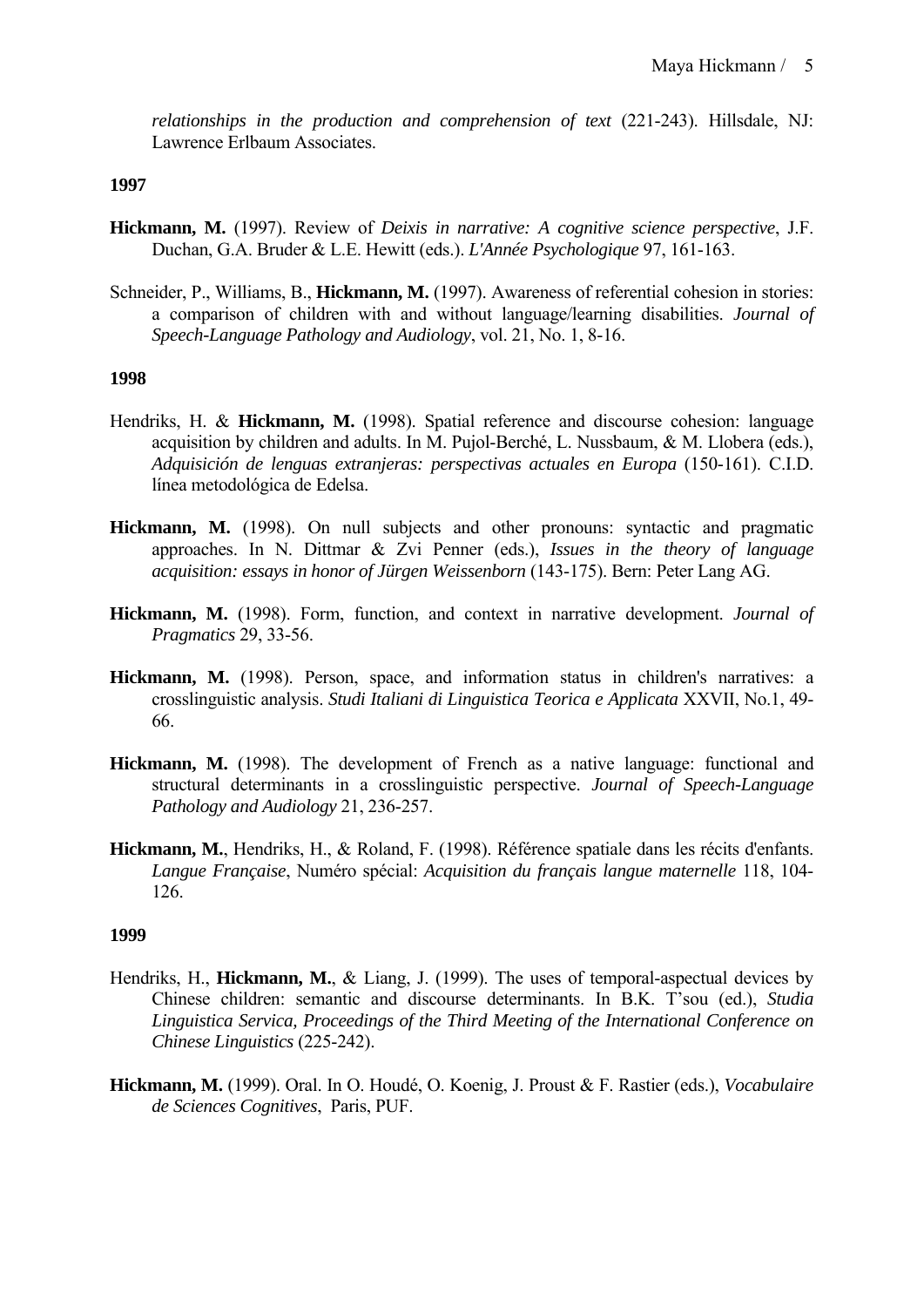**Hickmann, M.** & Hendriks, H. (1999). Cohesion and anaphora in children's narratives: a comparison of English, French, German, and Chinese. *Journal of Child Language 26, 419- 452.* 

## **2000**

- **Hickmann, M.** (2000). Pragmatische Entwicklung. In H. Grimm (ed.), *The encyclopedia of psychology, Volume 3, Language development* (193-227). Göttingen: Hogrefe Verlag für Psychologie.
- **Hickmann, M.** (2000). Le développement de l'organisation discursive. In M. Kail & M. Fayol (eds.), *Acquisition du langage, Volume 2, Le langage en développement* (83-115). Collection Psychologie et Sciences de la pensée. Paris, P.U.F.
- **Hickmann, M.** (2000). Review of *Narrative Development: Six Approaches*, M. Bamberg (ed.). *Journal of Child Language*.
- **Hickmann, M.** (2000). Linguistic relativity and linguistic determinism: some new directions. *Linguistics* 38(2), 409-434.
- **Hickmann, M.** & Schneider, P. (2000). Coherence and cohesion anomalies and their effects on children's referent introduction in narrative retell. In M. Perkins & S. Howard (eds.), *New directions in language development and disorders* (251-260). New York, NY: Kluwer Academic/Plenum Publishers.

#### **2001**

- **Hickmann, M.** (2001). Language and cognition in development: old questions, new directions. *Pragmatics* 11:2, 105-126.
- **Hickmann, M.** (2001). La sémantique des verbes de mouvement : perspectives inter-langues et développementales. *Verbum* XXIII:4, 369-383.
- **Hickmann, M.** (2001). Le développement de l'organisation discursive. *Langage et Pratiques* 27, 43-52.

#### **2002**

- **Hickmann, M.** (2002). Le développement de la production verbale orale. In M. Fayol (ed.), *Production du langage, Traité des Sciences Cognitives* (173-189). Paris : Hermès.
- **Hickmann, M.** (2002). Espace, langage et catégorisation : le problème de la variabilité interlangues. In J. Lautrey, B. Mazoyer & P. van Geert (eds.), *Invariants et variabilité dans les sciences cognitives* (225-238). Paris : Presses Universitaires de la MSH.

#### **2003**

**Hickmann, M.** (2003). *Children's discourse: person, time, and space across languages.*  Cambridge: Cambridge University Press.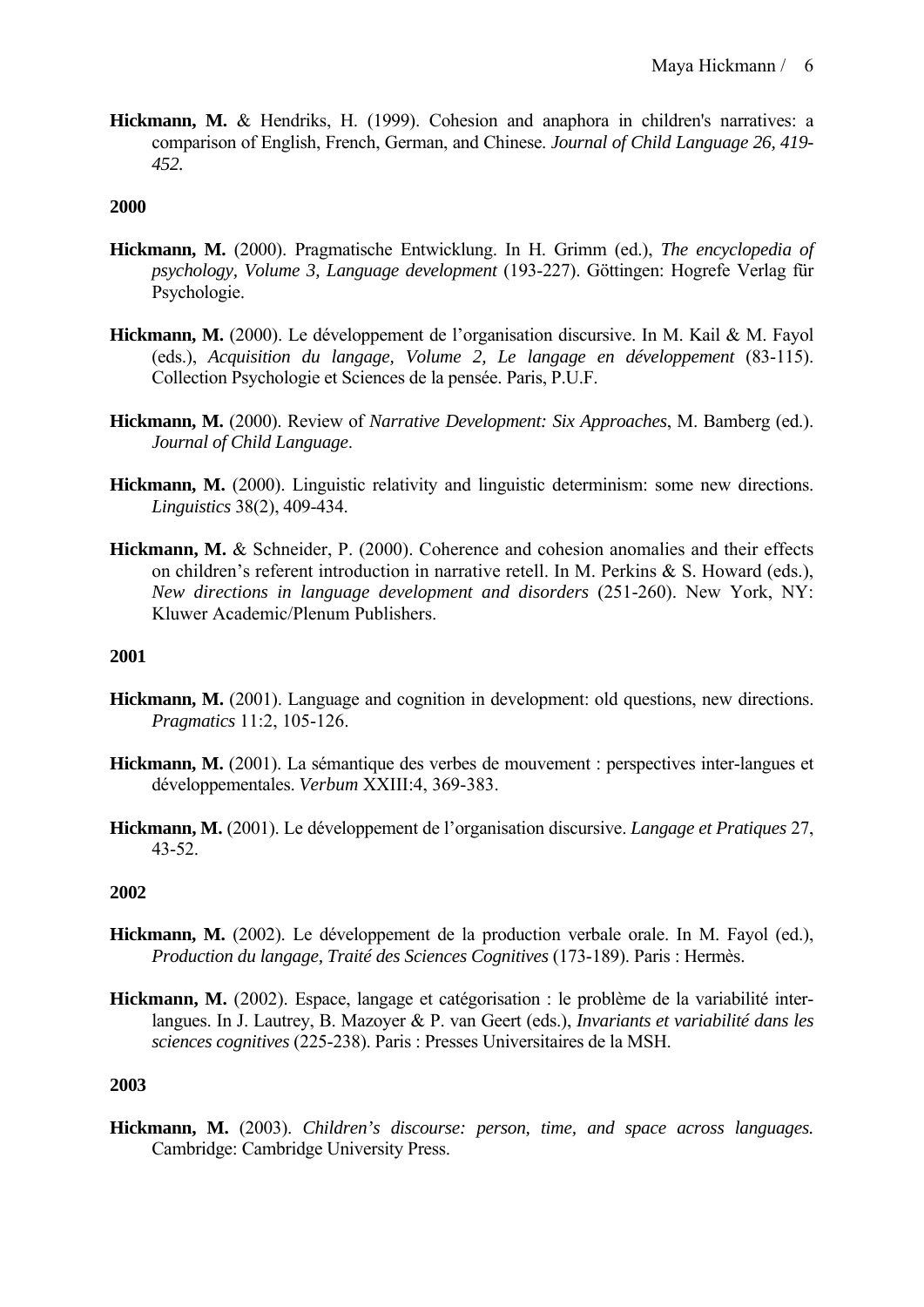- **Hickmann, M.** (2003). Coherence, cohesion, and context in narrative development: some comparative perspectives. In S. Strömqvist & L. Verhoeven (eds.), *Relating events in narrative: Typological and contextual perspectives* (281-306). Hillsdale, NJ: Lawrence Erlbaum.
- **Hickmann, M.** (2003). Pensée verbale et pensée prélinguistique : le problème de la relativité linguistique. In C. Vandeloise (ed.), *Langues et cognition* (133-159). Paris : Hermès.

- **Hickmann, M.** (2004). Le développement de la cohésion dans la narration orale chez l'enfant: perspectives inter-langues. *Cahiers d'Acquisition et de Pathologie du Langage*, *Calap* 24, 13-31.
- **Hickmann, M.** (2004). To leap or not to leap from language into the mind? Review of D. Gentner & S. Goldin-Meadow (eds.), *Language in thought*. *Theory & Psychology*.
- **Hickmann, M.** (2005). Determinants in first and second language acquisition : person, space and time in discourse across languages. In H. Hendriks (ed.), *The structure of learners' varieties* (231-262). Berlin: Mouton de Gruyter.

## **2005**

- Aurnague, M., **Hickmann, M.** & Vieu, L. (2005). Les entités spatiales dans la langue : étude descriptive, formelle et expérimentale de la catégorisation. In C. Thinus-Blanc & J. Bullier (eds.), *Agir dans l'espace* (217-232). Paris : Presses Universitaires de la MSH.
- **Hickmann, M.** (2005). Langage et cognition dans l'acquisition de la langue maternelle : formes, fonctions et variabilité inter-langues. *La langue et l'Homme*, 40, 2, 23-39.

## **2006**

- **Hickmann, M.** & Robert, S. (eds.) (2006). *Space across languages: linguistic systems and cognitive categories*. Amsterdam: Benjamins.
- **Hickmann, M.** (2006). The relativity of motion in first language acquisition. In M. Hickmann & S. Robert (eds.), *Space across languages: linguistic systems and cognitive categories* (281-308). Amsterdam: Benjamins.
- **Hickmann, M.** & Hendriks, H. (2006). Static and dynamic location in French and in English. *First Language*, 26:1, 103-135.
- **Hickmann, M.** & Robert, S. (2006). Space, language and cognition: some new challenges. In M. Hickmann & S. Robert (eds.), *Space across languages: linguistic systems and cognitive categories* (1-15). Amsterdam: Benjamins.

## **2007**

Aurnague, M., **Hickmann, M.** & Vieu, L. (eds.) (2007). *The categorization of spatial entities in language and cognition*. Amsterdam: Benjamins.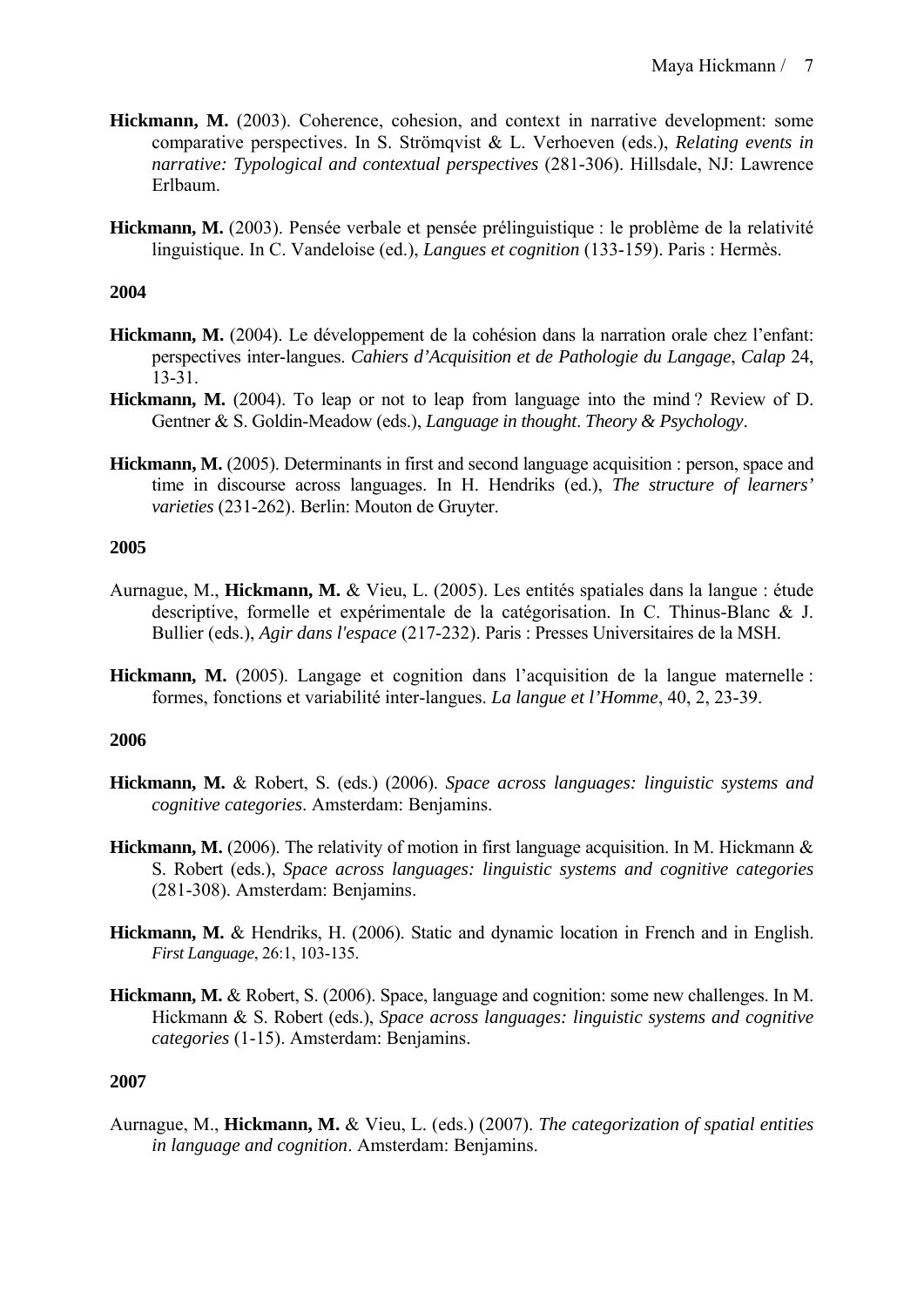- Aurnague, M., **Hickmann, M.** & Vieu, L. (2007). Searching for the categorization of spatial entities in language and cognition. In M. Aurnague, M. Hickmann & L. Vieu (eds.), *The categorization of spatial entities in language and cognition* (1-32). Amsterdam: Benjamins.
- **Hickmann, M.** (2007). Motion and location in French : a developmental and crosslinguistic perspective. In M. Aurnague, M. Hickmann & L. Vieu (eds.), *The categorization of spatial entities in language and cognition* (205-231). Amsterdam: Benjamins.
- Rivière, J., Lécuyer, R. & **Hickmann, M.** (2007). Early locomotion and the development of spatial language: evidence from young children with motor impairments. *European Journal of Developmental Psychology*, 4:4, 1−19.

- Gullberg, M., Hendriks, H. & **Hickmann, M.** (2008). Gestures and speech across child languages : motion in English and French. *First Language*, 28:2, 200−236.
- Hendriks, H., **Hickmann, M.** & Demagny, A.-C. (2008). How English learners express caused motion in French. *AILE* 27, 15−41.
- Kail, M., Fayol, M. & **Hickmann, M.** (eds.) (2008). *Apprentissage des langues premières et secondes*. Paris : Editions du CNRS.
- **Hickmann, M.** (2008). Relativité linguistique et développement : la représentation de l'espace. In M. Kail, M. Fayol, M. Hickmann (eds.), *Apprentissage des langues premières et secondes* (151-166). Paris : CNRS Editions.
- **Hickmann, M.**, Hendriks, H. & Champaud, C. (2008). Motion in French child language: typological constraints on its emergence and development. In J. Guo *et al.* (eds.), *Crosslinguistic approaches to the psychology of language* (307-330). Lawrence Erlbaum.
- **Hickmann, M.** & Schneider, P. (2008). The effects of coherence and cohesion anomalies on children's narrative strategies. In S. Rice (ed.), *Conceptual Structure, Discourse, and Language*.

- Hendriks, H., Ji, Y. & **Hickmann, M.** (2009). Typological issues regarding the expression of caused motion: Chinese, English and French. In M. Brala (Ed.), *Space and Time in Language and Literature*. Cambridge, UK: Cambridge Scholars Press.
- **Hickmann, M.** (2009). Universals and cross-linguistic variability in children's discourse. In S. Foster-Cohen (ed.), *Advances in language acquisition* (273-293). Palgrave, Macmillan.
- **Hickmann, M.**, Taranne, P. & Bonnet, P. (2009). Motion in first language acquisition: manner and path in French and in English. *Journal of Child Language* 36, 4, 705-741.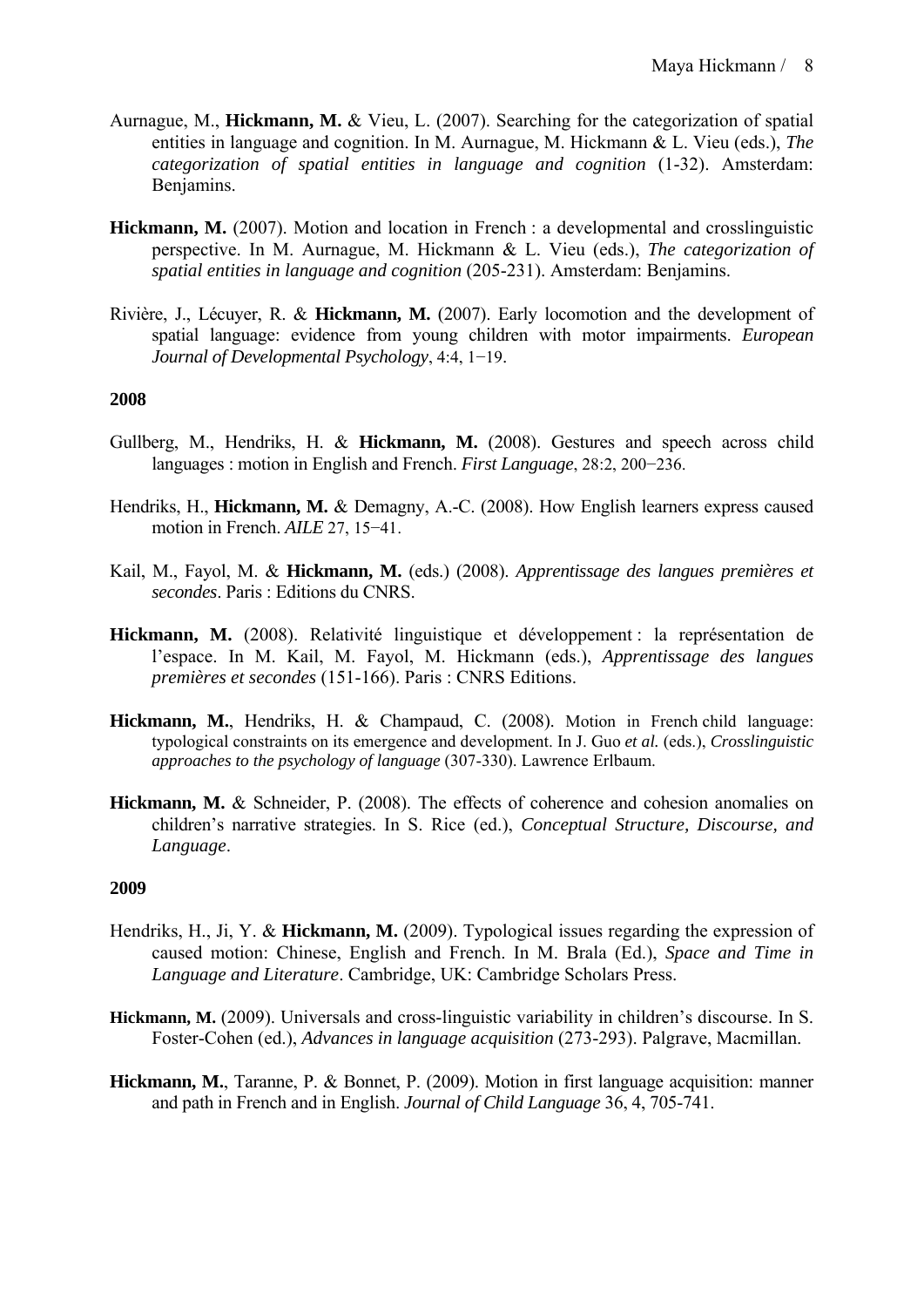## **2010 / in press**

- Hendriks, H. & **Hickmann, M.** (2010). Expressing voluntary motion in a second language: English learners of French. In V. Cook (ed.), *Linguistic relativity and Bilingual Cognition a different way of thinking*. Psychology Press.
- Hendriks, H., **Hickmann, M.** & Lindner, K. (eds.) (2010). *Language, space and development*. *Cognitive Linguistics*, Special number of Cognitive Linguistics, 21–2.
- **Hickmann, M.** (2010). Linguistic relativity in language acquisition. In M. Kail & M. Hickmann (eds.), Language acquisition across linguistic and cognitive systems. Amsterdam: John Benjamins.
- **Hickmann, M.** & Hendriks, H. (2010). Typological constraints on the acquisition of spatial language. *Cognitive Linguistics* 21–2, 189–215.
- **Hickmann, M.** & Hendriks, H. (2010). Time talk in child discourse. To appear in: J. Guéron et al. (eds.), *Tense, Aspect and Modality: from Sentence Grammar to Discourse Grammar*. Oxford University Press.
- Kail, M. & **Hickmann, M.** (eds.) (2010). *Language acquisition across linguistic and cognitive systems*. Amsterdam: John Benjamins.
- Ochsenbauer, A.-K. & **Hickmann, M.** (2010). Children's verbalizations of motion events in German. *Cognitive Linguistics* 21–2, 217–238.
- Ochsenbauer & **Hickmann, M.** (2010). *How do German and French children express voluntary motion?* Hg. J. Hudson, U. Magnusson & C. Paradis (eds.), *Conceptual spaces and the construal of spatial meaning: Empirical evidence from human communication.* Oxford University Press.
- Soroli, E. & **Hickmann, M.** (2010). Language and spatial representations in French and in English: evidence from eye-movements. To appear in G. Marotta, A. Lenci, L. Meini & F. Rovai (eds.), *Space in Language*. Pisa: Editrice Testi Scientifici.
- Watorek, M., Benazzo, S. & **Hickmann, M.** (eds.) (2010). *Language acquisition in a comparative perspective*. Multilingual Matters.

#### **Submitted**

- Ji, Y., Hendriks, H. & **Hickmann, M.** (submitted 2009). How children express caused motion events in Chinese and English: universal and language-specific influences. *Journal of Child Language*.
- Ji, Y., Hendriks, H. & **Hickmann, M.** (submitted 2009). The Expression of caused motion events in Chinese and in English: some typological issues. *Linguistics*.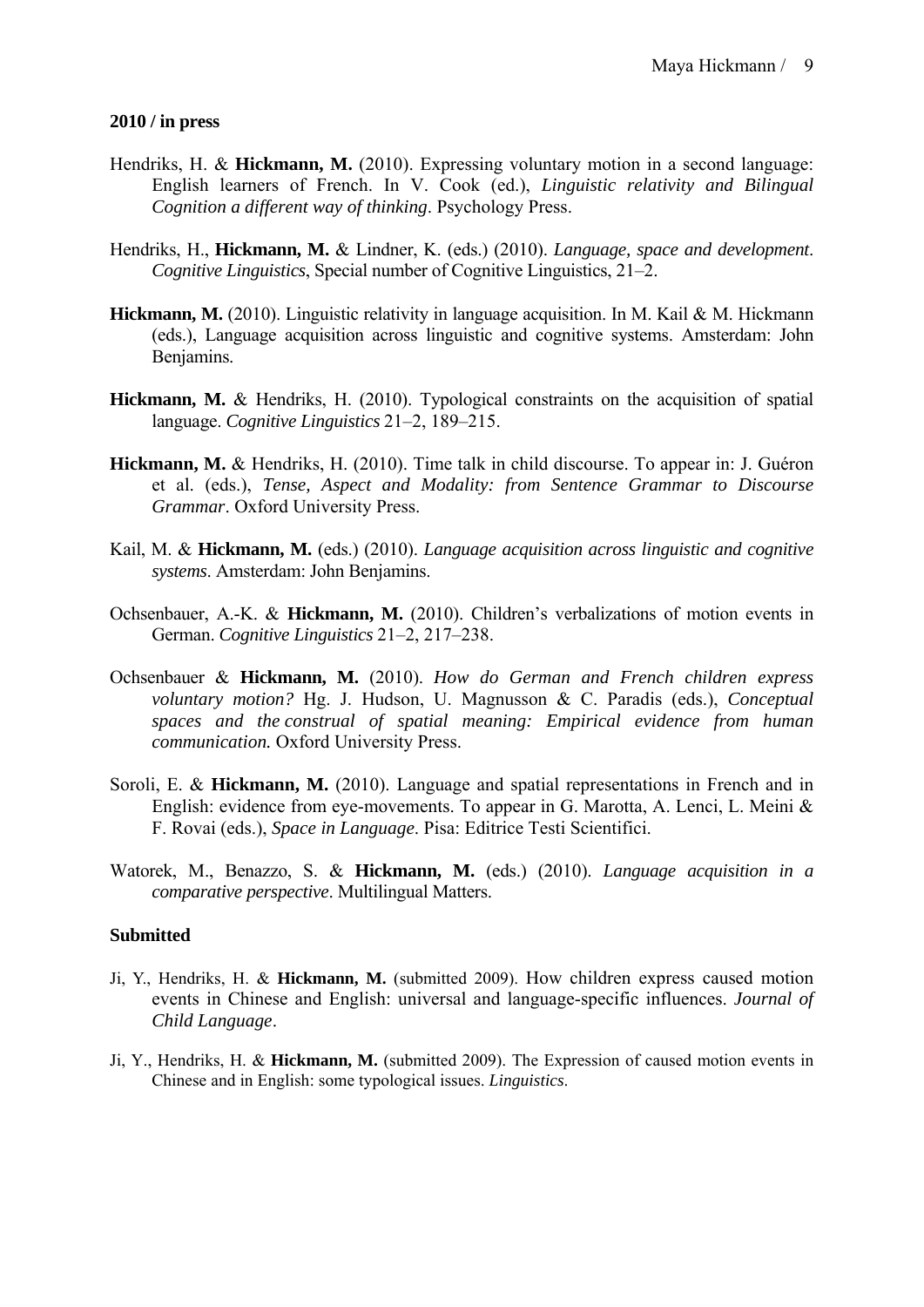# **3. Presentations at congresses, colloquia and workshops**

## **1978**

**Hickmann, M.** & Wertsch, J.V. (1978). Adult-child discourse in problem-solving situations. *Fourteenth Regional Meeting of the Chicago Linguistic Society*, Chicago.

# **1980**

**Hickmann, M.** (1980). Creating referents in discourse: A developmental analysis of linguistic cohesion. *Sixteenth Regional Meeting of the Chicago Linguistic Society, Parasession on Anaphora*, Chicago.

## **1982**

**Hickmann, M.** (1982). Contexte et fonction dans le développement du langage. Colloquium 'Langage et Communication à l'âge préscolaire', Université de Rennes.

#### **1983**

- **Hickmann, M.** (1983). Le discours rapporté : aspects métapragmatiques du langage et de son développement. Congrès du *Romanistentag*, Freie Universität, Berlin.
- **Hickmann, M.** (1983). Developmental metapragmatics. Invited speaker, *International Conference on 'Metapragmatics'*, Center for Psychosocial Studies, Chicago.

#### **1984**

**Hickmann, M.** (1984). Metalanguage and object language in child language. Invited speaker, *International Conference on 'Metalanguage and object language'*, Center for Psychosocial Studies, Chicago.

## **1985**

**Hickmann, M.** (1985). The development of discourse cohesion: some issues from a crosslinguistic perspective. *Eighth Biennial Meeting of the International Society for the Study of Behavioural Development*, Tours.

#### **1986**

**Hickmann, M.** & Weissenborn, J. (1986). Temporal/aspectual markings in children's narratives: a crosslinguistic analysis. *Second Conference of the International Society for the Study of Behavioural Development*, Rome.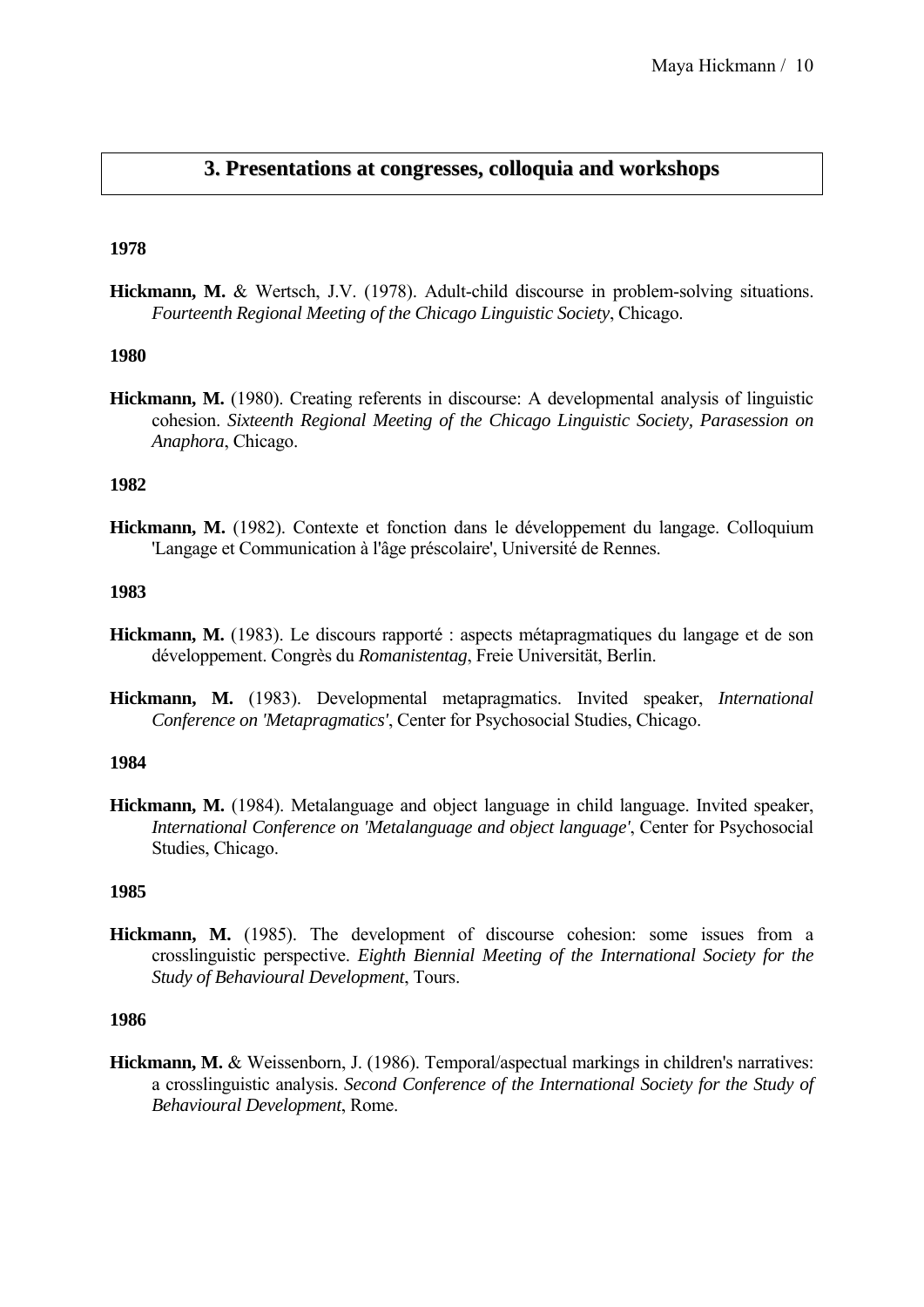- **Hickmann, M.** (1987). The developmental implications of discourse cohesion for discourse processing: a study of how children repair textual anomalies. *Second International Congress of Applied Psycholinguistics*, Kassel.
- **Hickmann, M.** (1987). Clause-structure variation in narrative discourse: a developmental and crosslinguistic analysis. Invited speaker, *International conference on 'The structure of the simple clause in language acquisition*.' Max-Planck-Institut für Psycholinguistik, Nijmegen.
- Kail, M., **Hickmann, M.**, & Emmenecker, N. (1987). Introduction des référents dans le récit : étude développementale des contraintes contextuelles. Invited speaker, Colloquium organized by the *Réseau Européen des Laboratoires sur 'l'Acquisition des langues'*, Aixen-Provence.
- Warden, D. & **Hickmann, M.** (1987). Reporting conversations: children as ear-witnesses. Colloquium of the *Child Language Seminar*, University of York.

# **1988**

- Bassano, D., Champaud, C., & **Hickmann, M.** (1988). Epistemic modality in French children's reported speech. *Third European Conference on Developmental Psychology*, Budapest.
- **Hickmann, M.** (1988). Die Entwicklung der Diskurskohäsion. Invited speaker, Colloquium on *Language acquisition*, *Deutsche Forschungsgemeinschaft*, Braunschweig.
- **Hickmann, M.** (1988). Subjects and topics in discourse: an analysis of French children's narratives. *Third European Conference on Developmental Psychology*, Budapest.
- **Hickmann, M.**, Liang, J., & Hendriks, H. (1988). Référenciation et cohésion dans le discours de l'enfant : une perspective translinguistique. Invited speaker, Colloquium organized by the *Réseau Européen des Laboratoires sur 'l'Acquisition des langues'*, Montreux.

- Bassano, D., **Hickmann, M.**, & Champaud, C. (1989). Epistemic modality in children's discourse: certainty and uncertainty. *Biennial Meeting of the Society for Research in Child Development*, Kansas City.
- Champaud, C., **Hickmann, M.**, & Bassano, D. (1989). L'acquisition de la modalité épistémique en liaison avec le discours rapporté chez des enfants français de 4 à 8 ans. Colloquium 'La modalité dans l'acquisition', Freie Universität Berlin.
- **Hickmann, M.** (1989). European functional-pragmatic approaches to the development of reference. *Biennial Meeting of the Society for Research in Child Development*, Kansas City.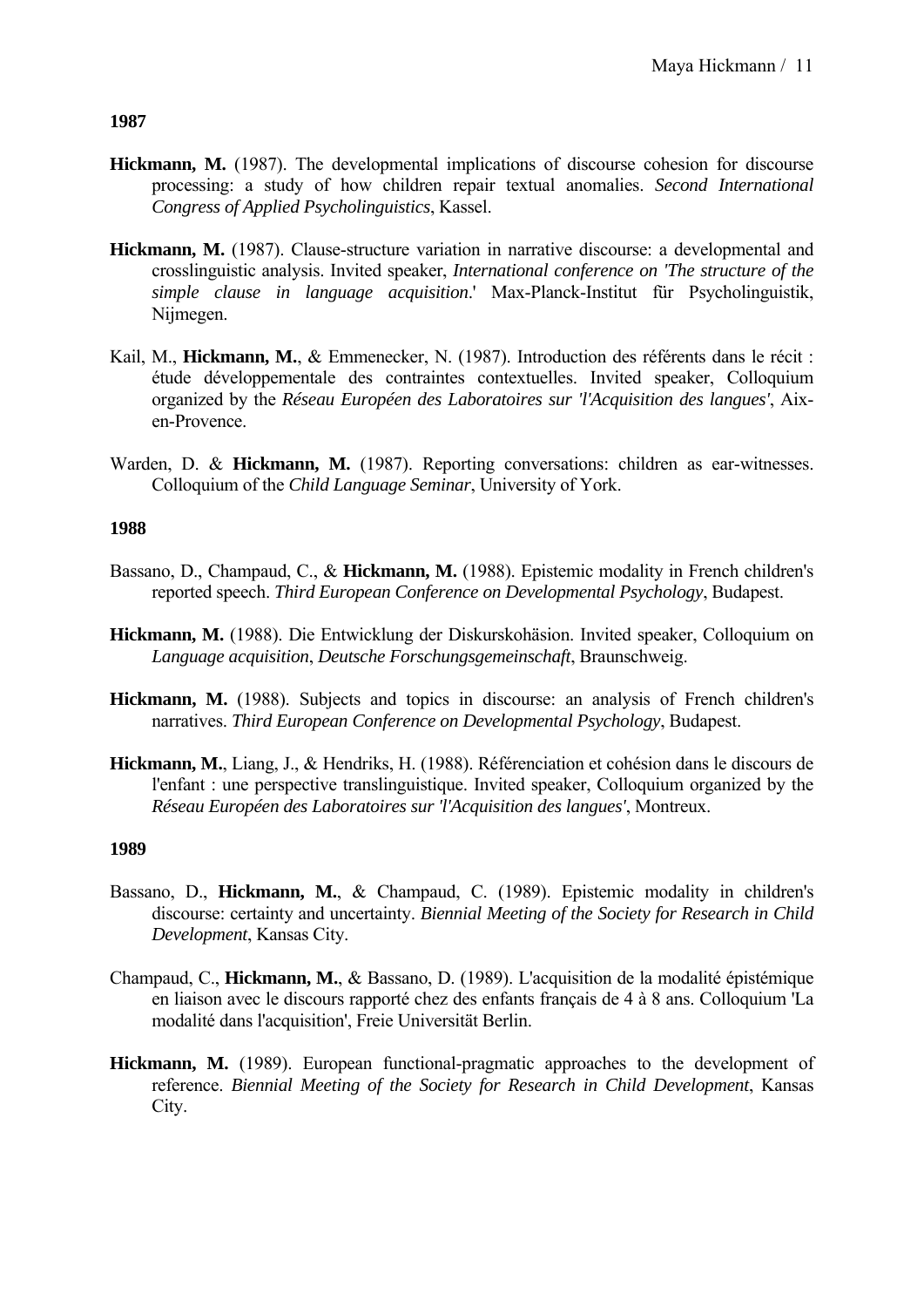- **Hickmann, M.**, Hendriks, H., & Liang, J. (1989). A crosslinguistic study of cohesion in children's narratives: the introduction of referents. *Biennial Meeting of the Society for Research in Child Development*, Kansas City.
- **Hickmann, M.**, Kail, M., & Roland, F. (1989). The referential organization of children's narrative discourse as a function of mutual knowledge. *Tenth Biennial Meeting of the International Society for the Study of Behavioural Development*, Jyväskylä, Finland.
- **Hickmann, M.**, Liang, J., & Van Crevel, M. (1989). The given/new distinction in children's narratives: a crosslinguistic analysis. *Tenth Biennial Meeting of the International Society for the Study of Behavioural Development*, Jyväskylä, Finland.
- **Hickmann, M.** (1989). Die Einführung der Referenten und die Beibehaltung der Referenz im Erstspracherwerb. Invited speaker, Colloquium on *Language acquisition*, *Deutsche Forschungsgemeinschaft*, Hamburg.
- **Hickmann, M.** (1989). Erwerbsmechanismen aus diskursanalytischer Sicht. Invited speaker, Invited speaker, Colloquium on *Language acquisition*, *Deutsche Forschungsgemeinschaft*, Hamburg

- **Hickmann, M.** (1990). Temporalität in Kindererzählungen: eine sprachvergleichende Untersuchung ('Temporalité dans les récits d'enfants : perspective translinguistique'). Invited speaker, Colloquium on *Language acquistion*, *Deutsche Forschungsgemeinschaft* (Fondation des Sciences allemande), Nijmegen.
- **Hickmann, M.**, Bassano, D. & Champaud, C. (1990). Children's awareness of epistemic modality: some evidence from reported conversations. *Fourth European Conference on Developmental Psychology*, Stirling.
- **Hickmann, M.** & Roland, F. (1990). Topiques et sujets dans les récits d'enfants français. Invited speaker, Colloquium organized by the *Réseau Européen des Laboratoires sur 'l'Acquisition des langues'*, Bielefeld.
- **Hickmann, M.** & Warden, D. (1990). Children's narrative strategies when reporting appropriate and inappropriate speech events. *Fourth European Conference on Developmental Psychology*, Stirling.

- **Hickmann, M.**, Hendriks, H., & Liang, J. (1991). Some discourse determinants of word-order in acquisition: a crosslinguistic study. *International conference on 'Crossing boundaries: formal and functional determinants of language acquisition', Deutsche Forschungsgemeinschaft*, Universität Tübingen.
- **Hickmann, M.**, Kaiser, B., & Roland, F. (1991). Semantics and pragmatics in the development of tense and aspect: a crosslinguistic study. *Second European Congress of Psychology*, Budapest.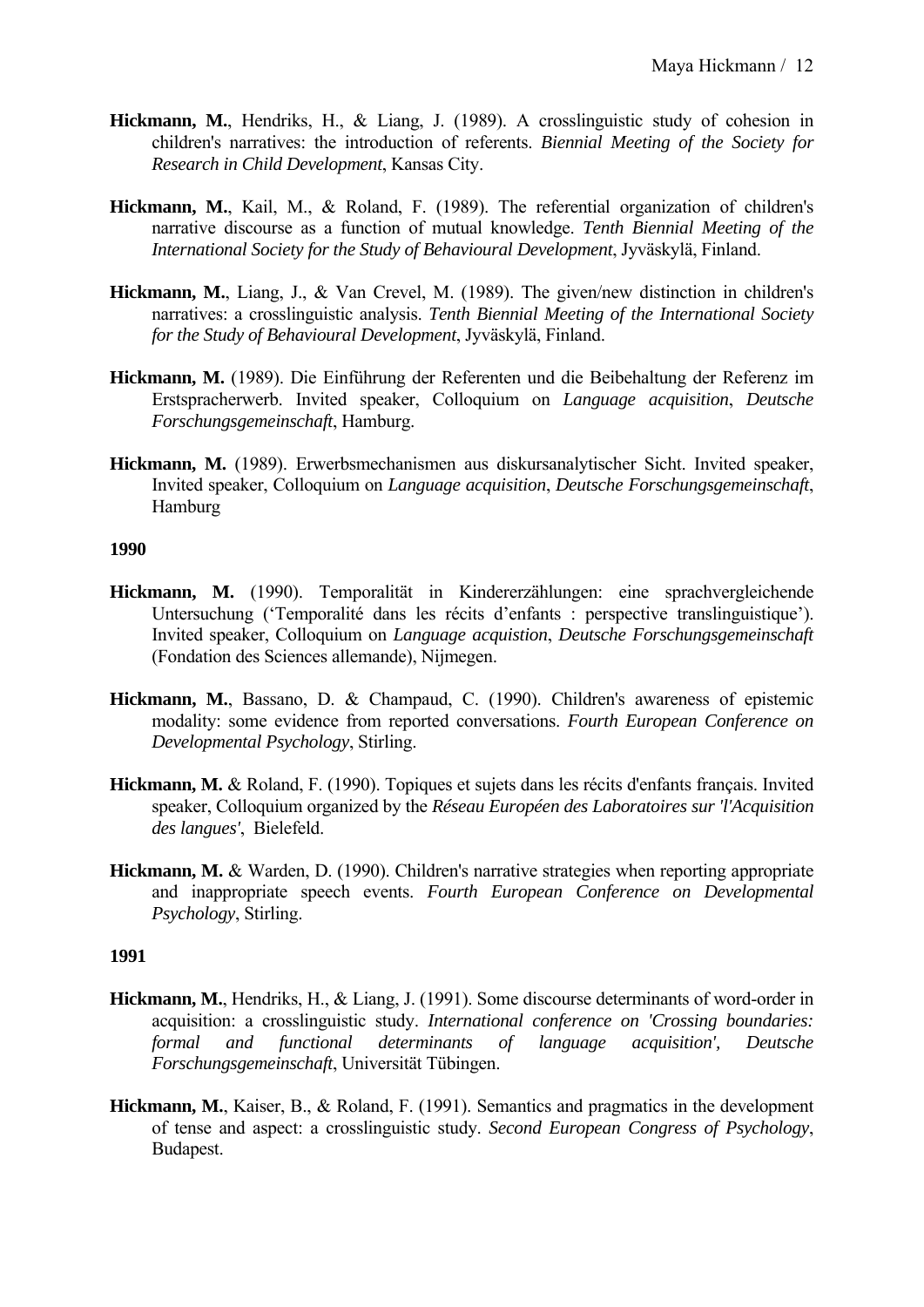- **Hickmann, M.** (1992). Statut de l'information, structuration de l'énoncé et développement de la référence : études interlangues. Invited speaker, Colloquium *Recherches interlangues sur le traitement, l'acquisition et les troubles du langage*. Université René Descartes, Paris.
- **Hickmann, M.** & Roland, F. (1992). Déterminants sémantiques et pragmatiques dans l'acquisition du temps et de l'aspect : étude comparative du français, de l'allemand et de l'anglais. Invited speaker, Colloquium organized by the *Réseau Européen des Laboratoires sur 'l'Acquisition des langues'*, Lyon-L'Arbresle.

# **1993**

- **Hickmann, M.** (1993). Functional determinants in language acquisition: person, space, and time in children's discourse. Invited Keynote Address, *Tenth World Congress of the International Association of Applied Linguistics*, Amsterdam.
- **Hickmann, M.** (1993). Statut de l'information et développement de la cohésion du discours : une approche interlangues. Invited speaker, Atelier *Sciences cognitives et théories de l'apprentisage*, Institut National de Recherche Pédagogique, Paris.
- **Hickmann, M.** & Hendriks, H. (1993). Children's reference to person, space, and time in cohesive discourse: some crosslinguistic issues. Invited Keynote Address, *Crosslinguistic Workshop on the acquisition of Slavic and Baltic languages*, Krakow.
- **Hickmann, M.**, Hendriks, H., & Liang, J. (1993). Chinese children's marking of information status in narratives. *Second International Congress on Chinese Linguistics*, Paris.
- **Hickmann, M.**, Kail, M., & Roland, F. (1993). Cohesive anaphoric relations in French children's narratives as a function of mutual knowledge. *Twelfth Biennial Meetings of the International Society for the Study of Behavioural Development*, Recife.
- **Hickmann, M.**, Kail, M., & Roland, F. (1993). L'organisation référentielle dans les récits d'enfants en fonction des contraintes contextuelles. Société Française de Psychologie, Poitiers.
- **Hickmann, M.** & Hendriks, H. (1993). A crosslinguistic study of spatial reference in children's discourse. Invited speaker, Conference on *Spracherwerb*: *Syntax und Morphologie*. *Deutsche Forschungsgemeinschaft*, Berlin.

- Hendriks, H., **Hickmann, M.**, & Liang, J. (1994). The uses of temporal-aspectual devices by Chinese children: semantic and discourse determinants. *Third Meeting of the International Conference on Chinese Linguistics*, Hong Kong.
- **Hickmann, M.** (1994). *First results from the pilot study*. Invited discutant, *Third Workshop on Context of Literacy: Written Language and Literacy. European Science Foundation*, Nice.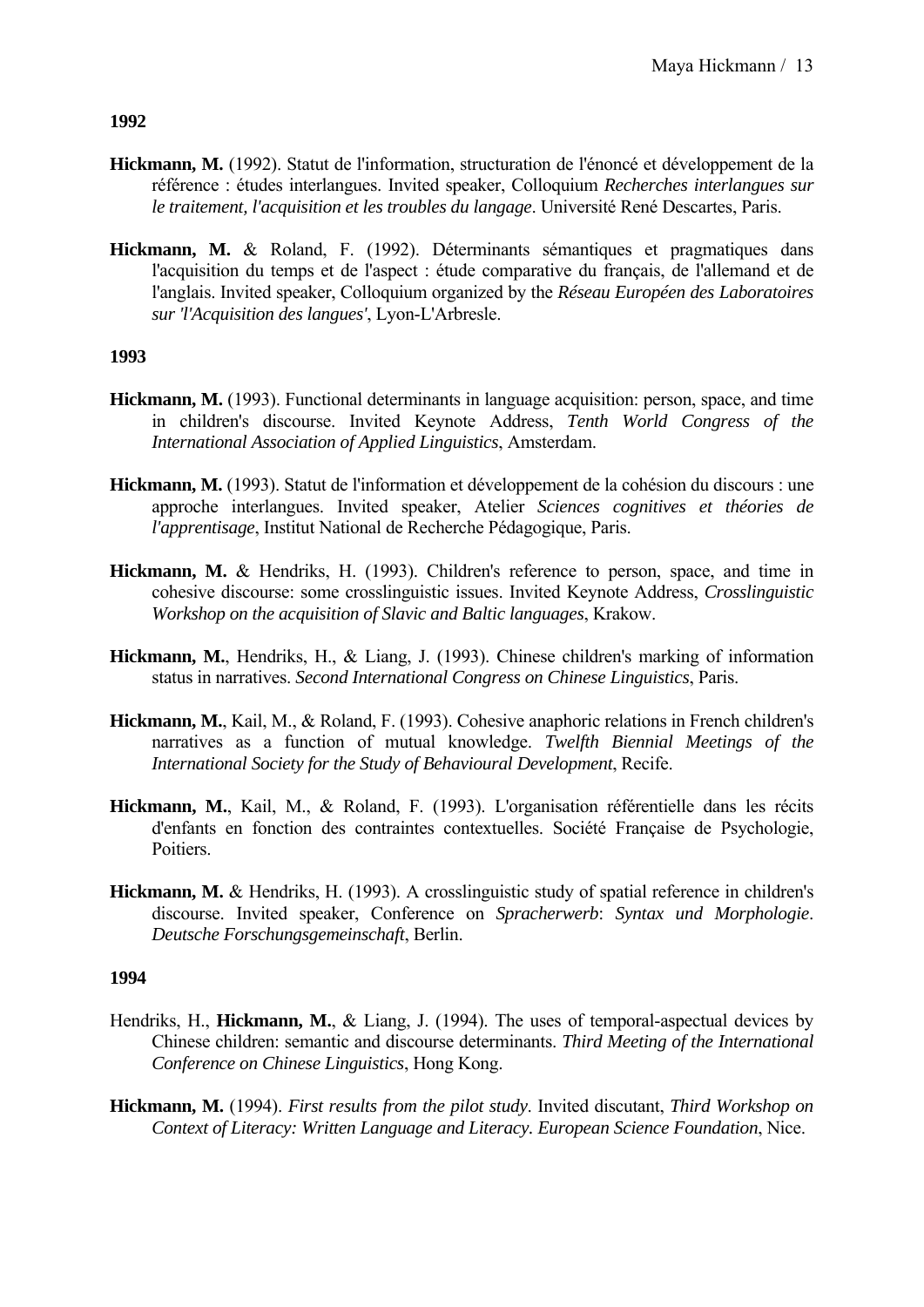- **Hickmann, M.**, Kail, M., & Roland, F. (1994). Structure, contexte et cohésion : étude développementale de l'organisation discursive. Invited speaker, Atelier 'Cohérence et cohésion', Institut National de Recherche Pédagogique, Paris.
- **Hickmann, M.**, Roland, F., & Hendriks, H. (1994). Spatial reference in French children's narratives: a crosslinguistic perspective. *First Lisbon Meeting on Child Language with Special Reference to Romance Languages*, Lisbon.
- **Hickmann, M.**, Roland, F., & Löbach, B. (1994). How children narrate motion events: a comparative study of French, English, and German. *XIIIth Biennial Meetings of the International Society for the Study of Behavioural Development*, Amsterdam.

- Hendriks, H., **Hickmann, M.**, & Liang, J. (1995). Motion and location in children's narrative discourse: a comparison of Mandarin Chinese, English, and French. *Joint Meeting of the IVth International Conference of Chinese Linguistics (ICCL4) and the VIIth North American Conference on Chinese Linguistics (NACCL7).* University of Wisconsin, Madison.
- Hendriks, H. & **Hickmann, M.** (1995). Référence spatiale et cohésion du discours : acquisition de la langue par l'enfant et par l'adulte. Invited speaker, Colloquium organized by the *Réseau Européen des Laboratoires sur 'l'Acquisition des langues'*, Barcelone.
- **Hickmann, M.** (1995). Le développement de l'organisation discursive : référence personnelle, temporelle et spatiale. Invited speaker, Workshop *Les habiletés discursives orales*, Université de Genève.

#### **1996**

- **Hickmann, M.** (1996). Person and space in children's narratives: A crosslinguistic analysis of discourse cohesion. *International conference 'The structure of learner language'*, Espinho, Portugal.
- **Hickmann, M.** (1996). Organisation temporo-aspectuelle dans l'énoncé et dans le discours: perspective inter-langues. Colloquium *Espace et temps*, Toulouse.
- **Hickmann, M.** (1996). Children's marking of information status: a crosslinguistic analysis of referent introductions. *VIIth International Congress for the Study of Child Language*. Bogaziçi University, Istanbul.
- **Hickmann, M.** (1996). On time in first language acquisition. Invited speaker, Colloquium 'On time', Max-Planck Institute for Psycholinguistics, Nijmegen.

#### **1997**

**Hickmann, M.** (1997). L'organisation discursive. Colloquium *L'oral chez les enfants à l'école primaire*. Université de Bourgogne, Dijon.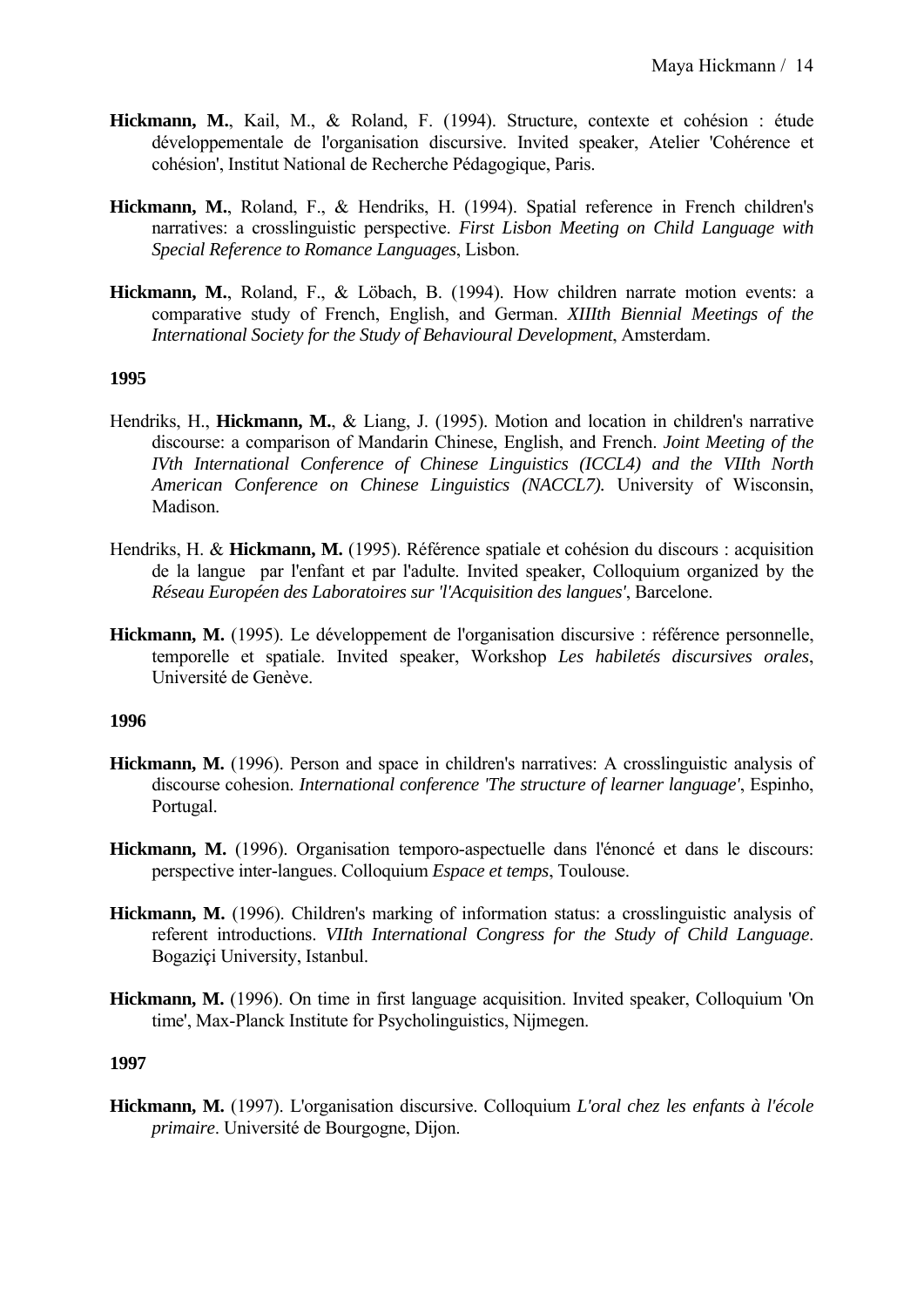- **Hickmann, M.** (1998). Functional determinants in first language acquisition: the comparative study of children's discourse organization. *Workshop on 'Discourse contexts of syntactic structure', 8th EUROSLA Conference, European Association for the Study of Second Language Acquisition,* Institut Britannique, Paris.
- **Hickmann, M.** & Schneider, P. (1998). Coherence and cohesion anomalies and their effects on children's referent introduction in narrative retell. Conference of the *Child Language Seminar*, Sheffield.

# **1999**

- **Hickmann, M.** (1999). Language and space: developmental and crosslinguistic perspectives. Invited speaker, *Beckmann-CRNS Colloquium*, Direction des Relations Internationales du CNRS, Institut des Sciences Cognitives, Lyon.
- **Hickmann, M.** & Schneider, P. (1999). The effects of coherence and cohesion anomalies on children's narrative retell. *Biennial Meeting of the Society for the Study of Child Development*, Alburqueque, New Mexico.
- **Hickmann, M.** (1999). Mouvement et localisation dans la phrase et le discours : études développementales et inter-langues. Invited speaker, Workshop *Sémantique du verbe*, Université de Reims.

## **2000**

- **Hickmann, M**. (2000). Espace, langage et catégorisation : le problème de la variabilité interlangues. Colloquium *Invariants et variabilité dans les Sciences de la Cognition,*  Programme "Cognitique", Ministère de la Recherche, Paris.
- **Hickmann, M.** (2000). Cognition and language in child development : old questions, new directions. Invited Keynote Address, *VIIth International Pragmatics Conference*, Budapest.

## **2001**

**Hickmann, M.** (2001). Le développement de l'organisation discursive : la narration à l'oral. Invited speaker, *Ecole et Sciences Cognitives*, *Apprentissage de la communication en milieu scolaire*. Sorbonne, Paris.

- Aurnague, M., **Hickmann, M.** & Vieu, L. (2002). *The categorization of spatial entities in language and cognition*. Colloquium *Cognitique*, Ministère de la Recherche, Paris.
- **Hickmann, M.** (2002). Le développement de la cohésion dans la narration orale chez l'enfant : perspectives inter-langues. Invited speaker, Colloquium *La cohésion chez l'enfant*. Sorbonne, Paris.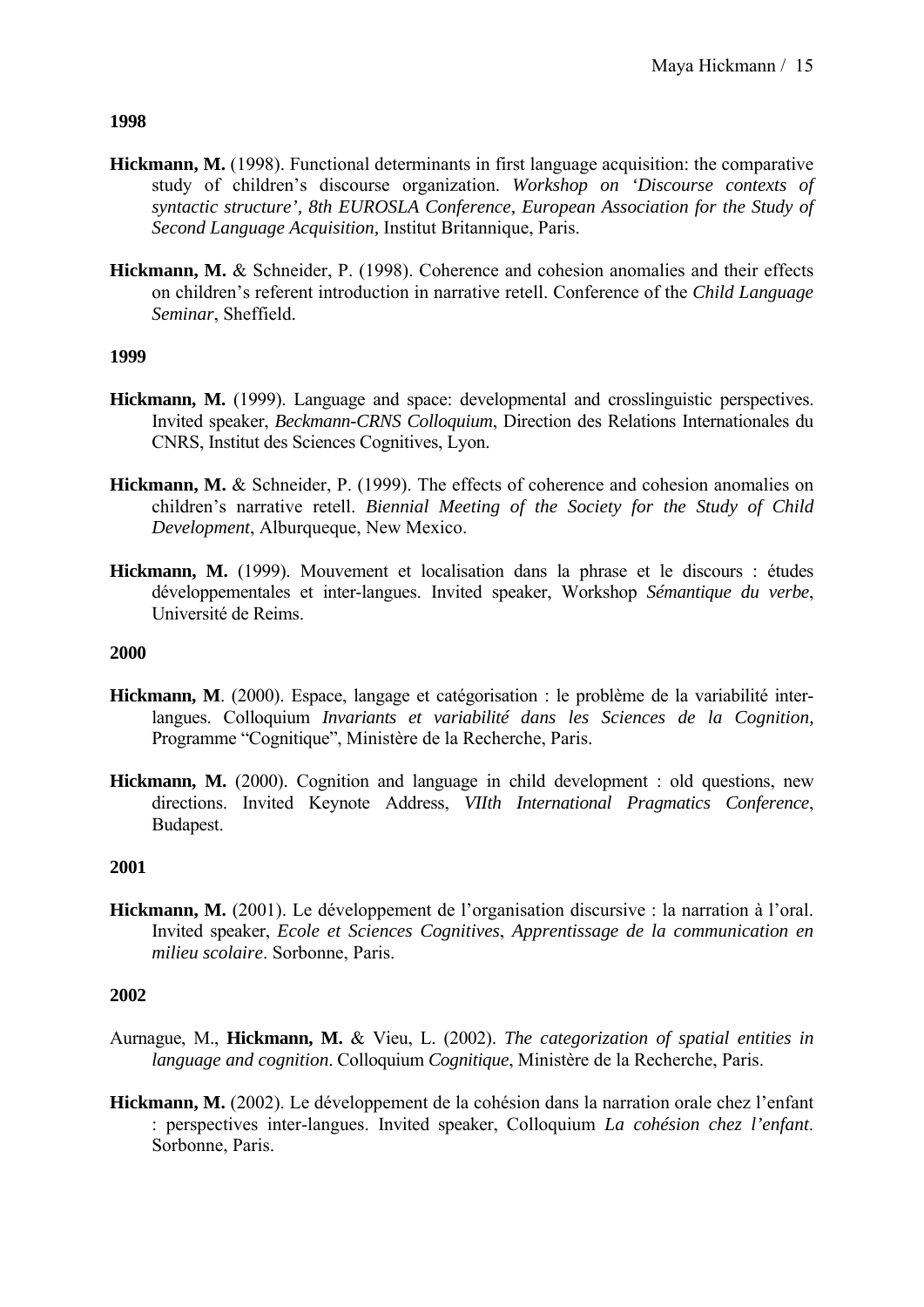- Hickmann, M. (2002). Motion and location in French : a developmental and crosslinguistic perspective. International Conference *The categorization of spatial entities in language and cognition*. Université Paul Sabatier, IRIT, Toulouse.
- **Hickmann, M.** & Denis, M. (2002). La représentation de l'espace. Communication affichée aux *Journées scientifiques du Réseau de Sciences Cognitives de l'Ile de France*. Collège de France, Paris.

- **Hickmann, M.** (2003). Motion and location across child languages : the problem of linguistic relativity. Invited speaker, Colloquium *Spatial language and spatial cognition*. John Hopkins University, Baltimore.
- **Hickmann, M.** (2003). The relativity of motion in first language acquisition. Colloquium *Space across languages: linguistic systems and cognitive categories*. Ecole Normale Supérieure, Paris.
- **Hickmann, M.** (2003). Espace et langage chez l'enfant : le problème de la relativité linguistique. Invited speaker, Colloquium *Langage et espace : diversité des langues et enjeux cognitifs*, Université Toulouse Le Mirail.
- **Hickmann, M.** (2003). The relativity of space in first language acquisition. Invited speaker, *Research Centre for English and Applied Linguistics RCEAL*. Cambridge University, GB.

## **2004**

- **Hickmann, M.** & Hendriks, H. (2004). Location and motion in French and in English. *2nd International Conference on Child Language with special reference to Romance Languages*. Lisbonne, Portugal.
- **Hickmann, M.** & Schneider, P. (2004). The effects of coherence and cohesion anomalies on children's narrative strategies. *7th Conference on Conceptual Structure, Discourse, and Language*. Edmonton, Canada.

## **2005**

- **Hickmann, M.**, Hendriks, H. & Champaud, C. (2005). Space in child language : typological constraints on development. Workshop on *Language and Space*. SILEX, Université de Lille.
- **Hickmann, M.**, Hendriks, H. & Champaud, C. (2005). Children's expression of caused motion in French and in English. International Association for the Study of Child Language. Berlin.

#### **2006**

**Hickmann, M.** (2006). Lexique, syntaxe et cognition en acquisition. Invited speaker, Ecole thématique *Acquisition du langage et corpus*, Moissac.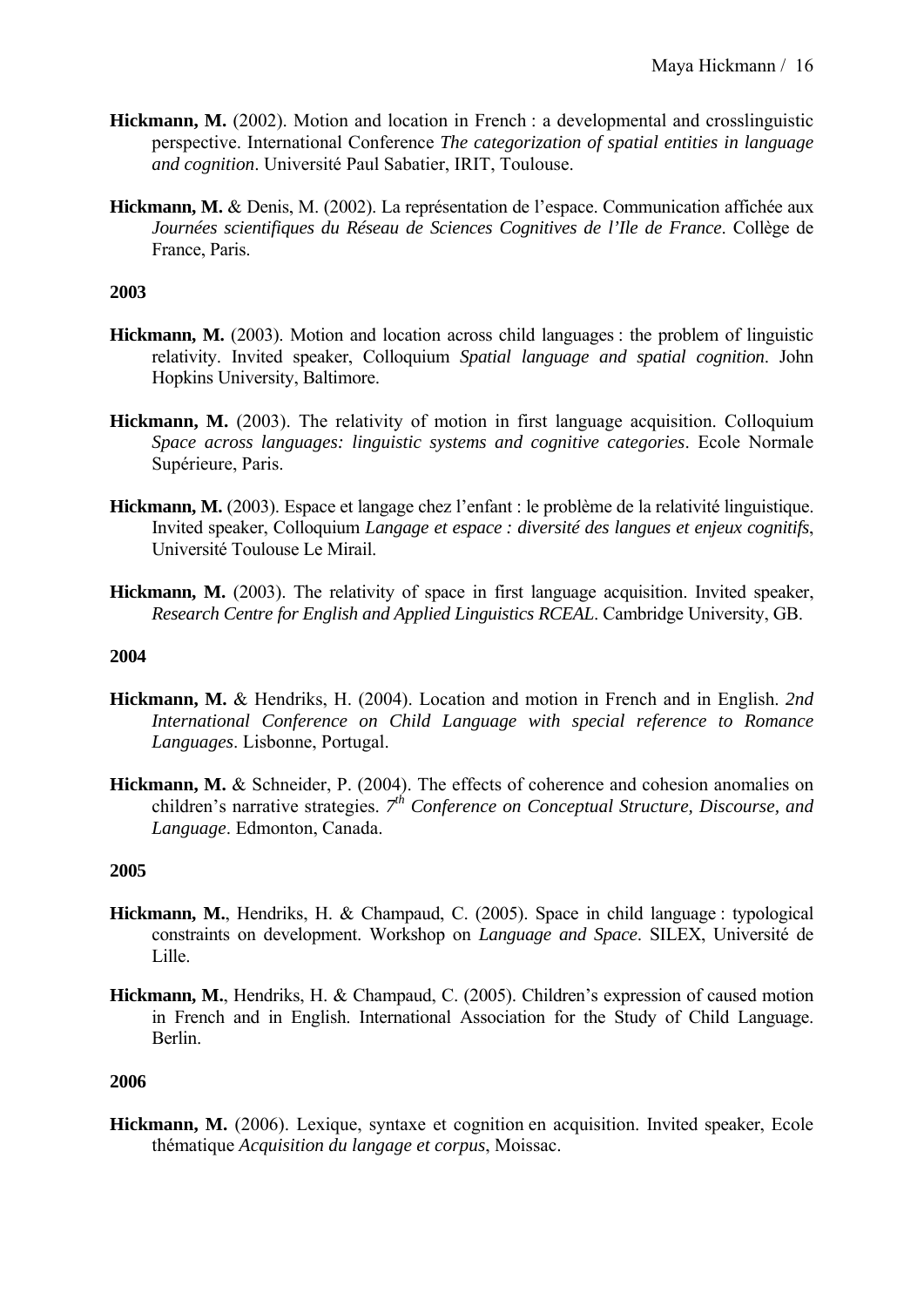**Hickmann, M.,** Hendriks, H., Champaud, C. & Mottet, S. (2006). Typological constraints on the acquisition of spatial language in French and in English. Conference *Kognitive Sprachforschung*, München.

## **2007**

- Hendriks, H., **Hickmann, M.** & Demagny, A.-C. (2007). How English learners express caused motion in French. Invited Keynote Address, Colloquium *Language Learning and Teaching in Multilingual and Multicultural Contexts*. American University of Paris.
- **Hickmann, M.** & Hendriks, H. (2007). Motion in French and English child language Second International Congress, *Association Française de Linguistique Cognitive* (AFLiCo); Université Lille 3.
- Ochsenbauer, A.-K., Hendriks, H. & **Hickmann, M.** (2007). Typological constraints on first language acquisition : motion across child languages. Colloquium *Spatial language and cognition*, University of Munich.
- Ochsenbauer, A.-K. & **Hickmann, M.** (2007). How do German and French children express voluntary motion? SALC Conference, University of Lund.
- Ji Yinglin, Hendriks, H., & **Hickmann, M.** (2007). Adults' Expression of Caused Motion in Chinese, English and French. *STLL* Congress.

- Hendriks, H., Demagny, A.-C. & **Hickmann, M.** (2008). The expression of caused motion in French by English learners. International conference on *The acquistion of French as a second languag*e. Southhampton.
- Hendriks, H., **Hickmann, M.,** Demagny, A.-C. & Ochsenbauer, A.-K. (2008). Caused motion in first and second language acquisition : typological constraints. International Conference on *Language, Cognition & Communication*. University of Brighton.
- Hendriks, H., **Hickmann, M. &** Demagny, A.-C. (2008). From satellite-framed to verb-framed: English adults learning to express Caused Motion in French as a second language. *18th EUROSLA Conference, European Association for the Study of Second Language Acquisition*, Aix-en-Provence.
- **Hickmann, M.** (2008). Motion across languages : typological constraints in acquisition. Philological Society, Colloquium on *Grammar and Space*. University of Manchester.
- **Hickmann, M.**, Hendriks, H. & Demagny, A.-C. (2008). Cause, manner, and path of motion across child languages: evidence from French and English. *XIth International Congress for the Study of Child Language (IASCL)*, Edinburgh.
- Ochsenbauer, A.-K. & **Hickmann, M.** (2008). Voluntary motion in French and German children. *XIth International Congress for the Study of Child Language (IASCL)*, Edinburgh.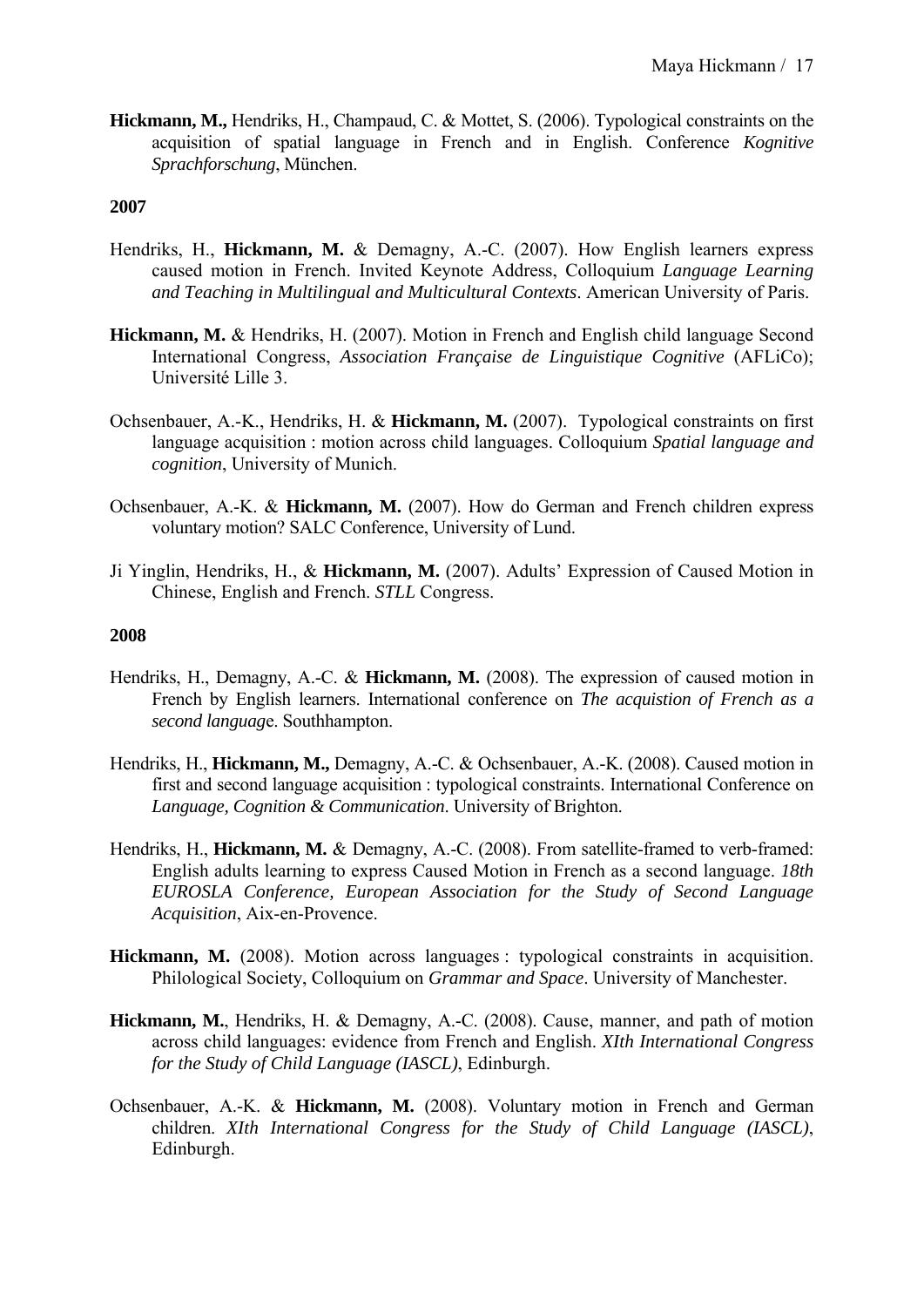- Demagny, A.-C., Hendriks, H. & **Hickmann, M.** (2009). The expression of temporality in language acquisition: English learners of French L2 in a spatial task. 1*9th EUROSLA Conference, European Association for the Study of Second Language Acquisition*. Cork.
- **Hickmann, M.** (2009). Espace et langage chez l'enfant : contraintes typologiques en acquisition. Invited speaker, Colloquium *Linguistique et cognition*. Lidilem, Université de Grenoble.
- **Hickmann, M.** (2009). Langage et cognition chez l'enfant présentant un deficit visual: nouvelles pistes de recherche. Invited speaker, Journée d'étude *Pré-lecture, langage et représentations chez les jeunes enfants aveugles ou amblyopes*. Association FAF, Paris.
- **Hickmann, M.** (2009). L'acquisition de la langue maternelle : de l'émergence au discours. Invited speaker, Journée d'étude *Autrement dit : La communication des personnes handicapées physiques et sensorielles*. ARAHM, Strasbourg.
- **Hickmann, M.** & Hendriks, H. (2009). Time talk in child discourse. Invited speaker, Conference on *Sentence and Discourse – a tribute to Carlota Smith*. University of Paris 3, Sorbonne Nouvelle.
- Soroli, E., Boudre, H., **Hickmann, M.**, Nespoulous, J-L., Tran, T.M. (2009). Spatial language and cognition: crosslinguistic perspectives in aphasia. International Conference *The Science of Aphasia*. Antalya, Turkey.
- Soroli, E. & **Hickmann, M.** (2009). Spatial Cognition in French and in English: some evidence from eye-movements*.* International conference *Language and Space*. Pisa.
- Soroli, E. & **Hickmann, M.** (2009). Syntaxe, lexique et représentation spatiale en aphasie : Perspective translinguistique en français et en anglais. 8<sup>th</sup> Colloquium *Jeunes Chercheurs en Sciences Cognitives*. Toulouse.

## **2010 accepted**

- Gullberg, M., **Hickmann, M.** & Hendriks, H. (2010). How to talk and gesture about moiton in French and English: crosslinguistic and developmental perspectives. *4th conference of the International Society for Gesture Studies (ISGS),* European University Viadrina Frankfurt/Oder, 25-30 July 2010.
- Ochsenbauer, A.-K., Engemann, H. & **Hickmann, M.** (2010). The Expression of caused motion in English and French: Evidence from language acquisition in monolingual and bilingual children. International conference on *Space and time across languages, disciplines and cultures* (STALDAC). University of Cambridge, 8-10 April 2010.
- Ochsenbauer, A.-K.& **Hickmann, M.** (2010). Dynamic location in French and German first language acquisition. Kongress des Frankoromanistenverbandes, Saarbrücken, 29 September – 2 October 2010.
- Ochsenbauer, A.-K., Engemann, H. & **Hickmann, M.** (2010). The Expression of caused motion in English and French: Evidence from language acquisition in monolingual and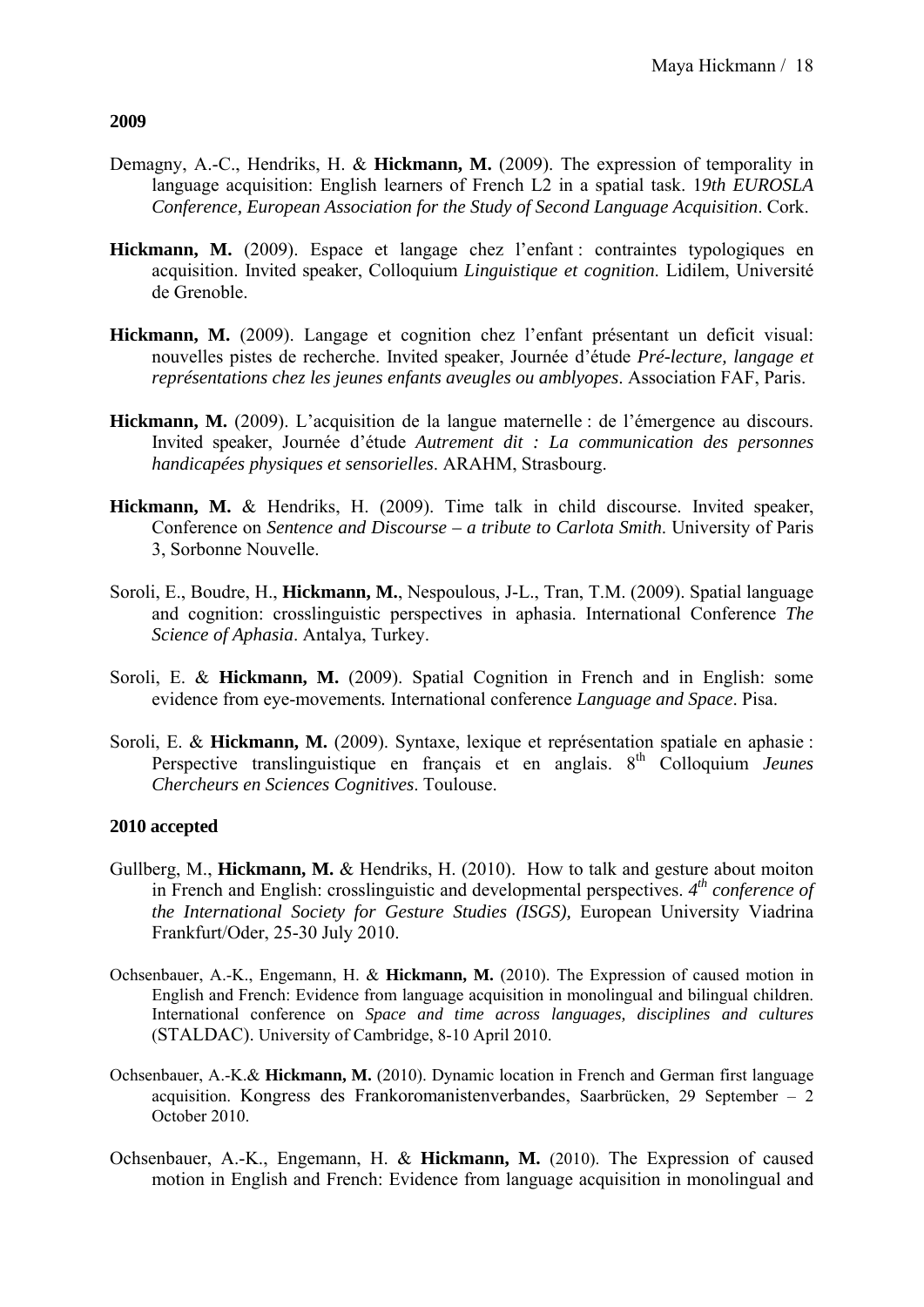bilingual children. International conference on *Space and time across languages, disciplines and cultures* (STALDAC). University of Cambridge, 8-10 April 2010.

#### **2010 submitted**

- Demagny, A.-C., **Hickmann, M.** & Hendriks, H. (submitted). Tense-aspect markers in child L1 and adult L2 acquisition: linguistic determinants in English and French. *20th EUROSLA Conference, European Association for the Study of Second Language Acquisition*. Reggio Emilia, Italy, 1-4 September 2010.
- Hendriks, H., **Hickmann, M.** & Iakovleva, T. (submitted). *Il pousse la table entre la grotte:* English learners pushing the boundaries of the French language to talk about motion events. *20th EUROSLA Conference, European Association for the Study of Second Language Acquisition*. Reggio Emilia, Italy, 1-4 September 2010.
- Ochsenbauer, A.-K., Yinling Ji & **Hickmann, M.** (submitted). The influence of universal and language-specific determinants in child language: The expression of caused motion by Chinese, French and German children. *3rd UK Cognitive Linguistics Conference*, Hertfordshire, 6-8 July 2010.
- **Hickmann, M.** & Ochsenbauer, A.-K. (submitted). Location and changes of location in German and French child language. *6th International Conference on Language Acquisition*. Barcelone, 8-10 September 2010.
- Soroli, E. & **Hickmann, M.** Nespoulous, J.-L. & Tran, T.M. (submitted). Production and comprehension of spatial language in French agrammatic and anomic aphasics: crosslinguistic perspectives. *28th World Congress of the IALP - International Association of Logopedicsand Phoniatrics*, Athens, 22-26 August 2010.
- Tran, T.M., **Hickmann, M**., Nespoulous, J-L., Soroli, E., Boudre, H. (submitted). Expression du mouvement et pathologie du langage : perspective typologique en aphasie. Congrès mondial de Linguistique Française, New Orleans, Louisiana, USA, 12-15 July 2010.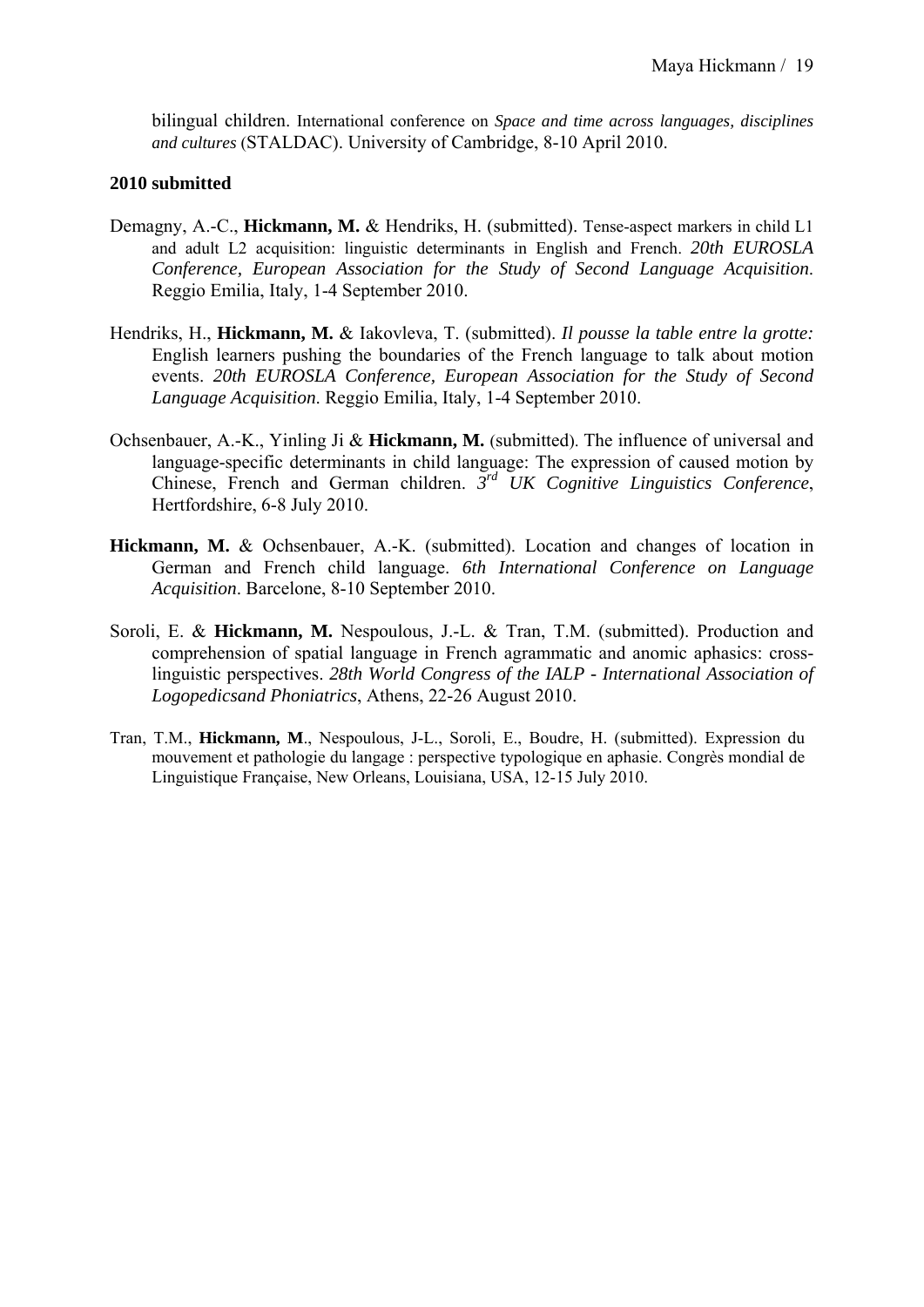# **4. Other presentations and seminars**

#### **1981**

- **Hickmann, M.** (1981). Cohesion in children's narratives. Max-Planck-Institut für Psycholinguistik, Nijmegen.
- **Hickmann, M.** (1981). L'organisation du discours chez l'enfant. Maison des Sciences de l'Homme, Paris.

#### **1983**

**Hickmann, M.** (1983). Le discours dans l'interaction adulte-enfant et son rôle dans le développement. Université de Louvain.

#### **1984**

- **Hickmann, M.** (1984). How children report speech in discourse. Northwestern University, Evanston.
- **Hickmann, M.** (1984). Discours rapporté et métapragmatique chez l'enfant. Laboratoire de Psychologie Expérimentale, Paris.
- **Hickmann, M.** (1984). La cohésion dans le discours de l'enfant, Université de Rouen, Montsaint-Aignan.

#### **1985**

**Hickmann, M.** (1985). L'ontogenèse de la cohésion référentielle du discours : une perspective fonctionnelle. Université de Bourgogne, Dijon.

#### **1987**

**Hickmann, M.** (1987). Le développement de la cohésion. Laboratoire de Psychologie Expérimentale, Paris.

#### **1988**

**Hickmann, M.** (1988). Ontogenèse de la cohésion dans le discours : une approche fonctionnelle et interlangue. Séminaire de Psychologie Génétique, Paris VIII.

## **1993**

**Hickmann, M.** & Kail, M. (1993). Structuration de l'énoncé et développement de la référence : études interlangues. Laboratoire de Psychologie Expérimentale, Paris.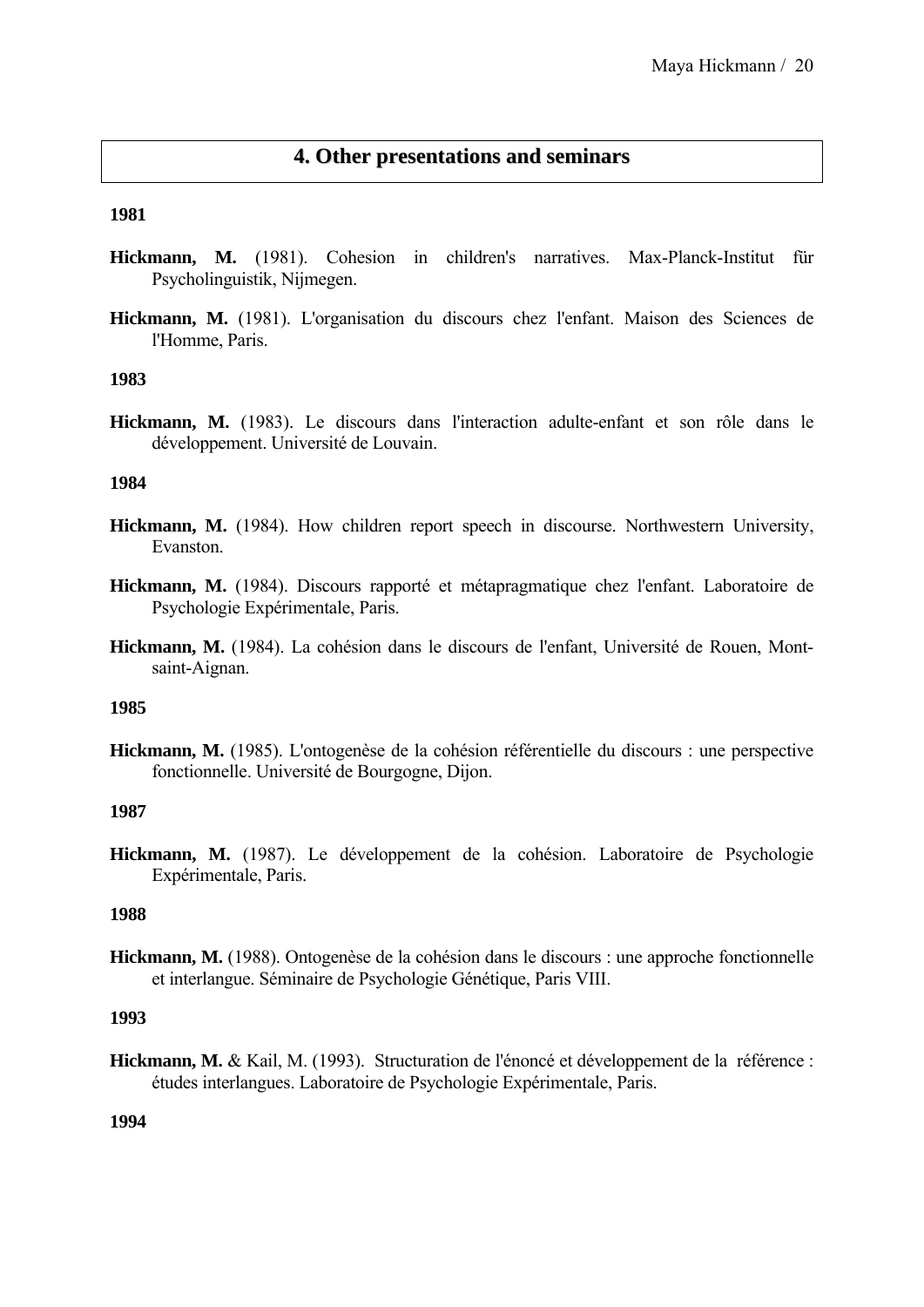- Bassano, D., Champaud, C., Diakogiorgi, K., **Hickmann, M.**, Kail, M., Roland, F. (1994). Structuration de l'énoncé et développement du langage : études interlangues. Journée Recherche du Conseil Scientifique de l'Université René Descartes, Paris.
- **Hickmann, M.** (1994). Référence personnelle, temporelle et spatiale dans le discours de l'enfant : perspective interlangues. Laboratoire de Psychologie du développement et de l'Education de l'Enfant, Séminaire 'La communication interpersonnelle et ses fonctions chez l'enfant', Paris.
- **Hickmann, M.** Kail, M., Roland, F., Champaud, C. (1994). Ordre des mots : contraintes morphosyntaxiques et discursives dans les productions d'enfants. Journée Scientifique du Réseau Régional 'Cogniseine', Paris.

**Hickmann, M.** (1995). Développement de la cohésion référentielle : perspectives inter-langues. Séminaire 'Développement des Perceptions et connaissances du nourrisson', Université René Descartes, Paris.

## **1997**

**Hickmann, M.** (1997). Référence personnelle, temporelle et spatiale dans le discours : études développementales inter-langues. Séminaire de D.E.A., Université de Toulouse-Le Mirail, Toulouse.

# **1998**

- **Hickmann, M.** (1998). Le développement du langage oral chez le jeune enfant. Invited speaker, Ecole Supérieure des Personnels d'Encadrement du Ministère de l'Education Nationale, Paris.
- **Hickmann, M.** (1998). Le développement du langage oral chez le jeune enfant. Invited speaker, Inspection Académique de la Côte d'Or, Dijon.
- **Hickmann, M.** (1998). Le développement du langage oral chez le jeune enfant. Invited speaker, Inspection Académique de l'Yonne, Auxerre.
- **Hickmann, M.** (1998). Le développement du langage oral chez le jeune enfant. Invited speaker, Université d'Automne, Plan National de Formation, Marly-Le Roi.

- **Hickmann, M.** (2000). Le développement du langage oral chez le jeune enfant. Invited speaker, Ministère de l'Education Nationale, de la Recherche et de la Technologie. Inspection Académique, Cergy.
- **Hickmann, M.** (2000). Langage et cognition spatiale chez l'enfant : perspectives inter-langues. Université de Poitiers.
- **Hickmann, M.** (2000). L'expression de la localisation et du mouvement chez l'enfant. Laboratoire « Cognition et Communication: développement, fonctionnement, dysfonctionnement », Université René Descartes, Paris V.